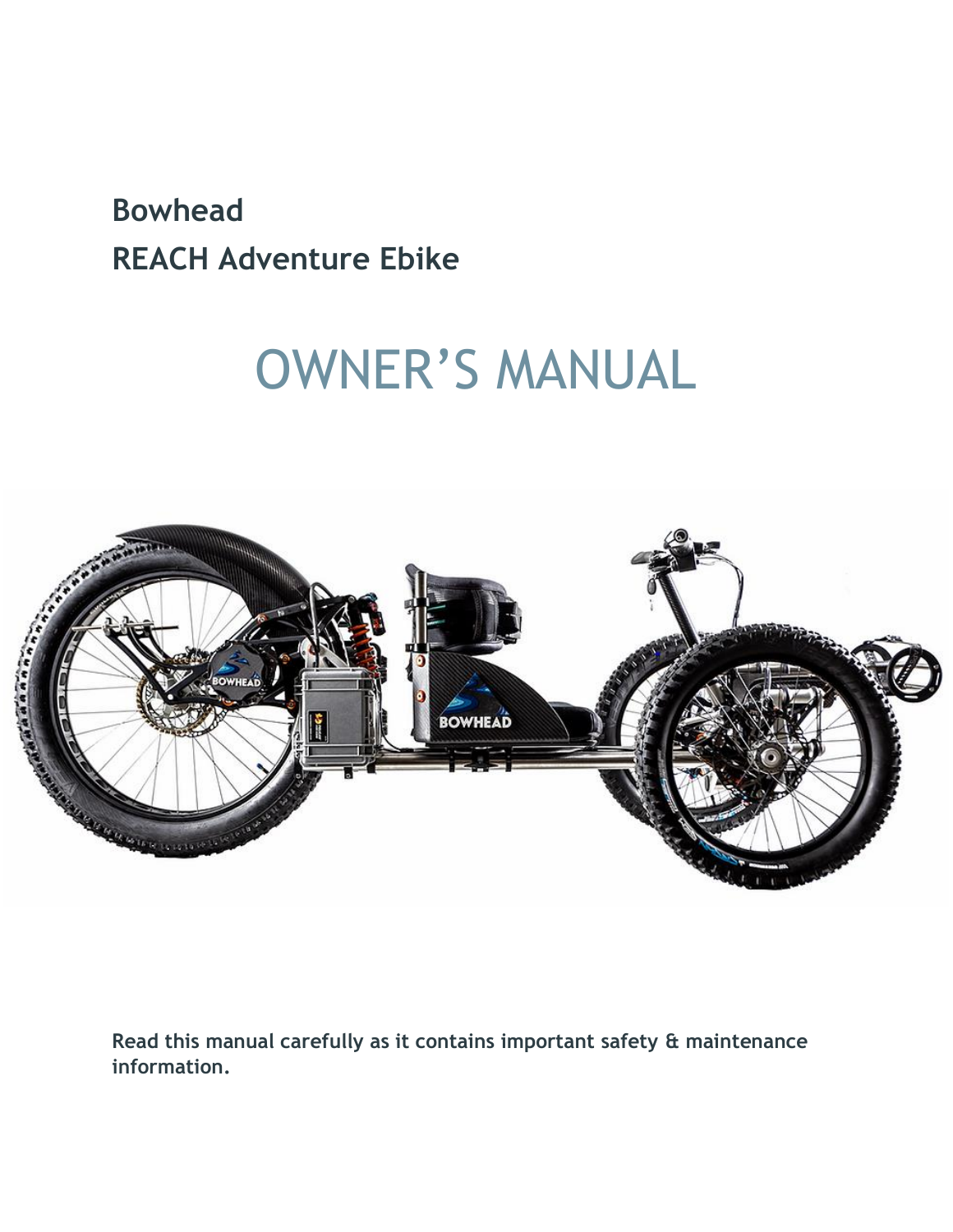**WARNING**

**Please read, understand, and follow all the instructions and safety precautions in this manual and on all product labels prior to operating your new Bowhead Reach.**



Copyright 2021 Bowhead Design Corp. All information contained within this publication is based on the latest product information at the time of publication. Due to constant improvements in the design and quality of production components, some minor discrepancies may result between the actual Bike and the information presented in this publication. Depictions and/or procedures in this publication are intended for reference use only. Bowhead makes every effort to ensure the accuracy of its documentation and assumes no responsibility or liability if any errors or inaccuracies appear within. Any reprinting or reuse of the depictions and/or procedures contained within, whether whole or in part, is expressly prohibited. The original instructions for this Bike are in English.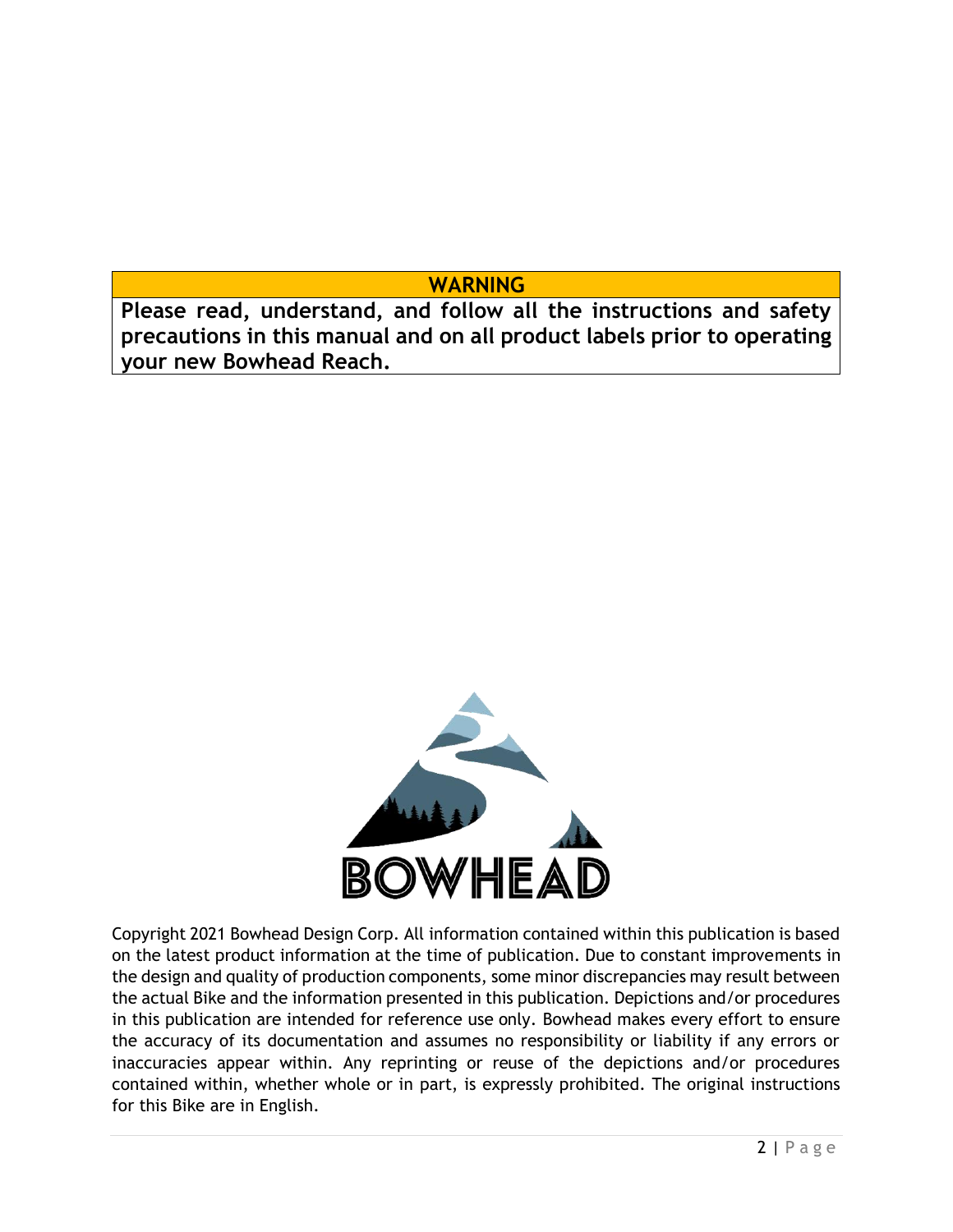# **Welcome!**

Thank you for purchasing your REACH Adventure Ebike from Bowhead!

We take pride in bringing you a quality product that will offer years of enjoyment. Although your Reach comes pre-assembled in a crate, it has travelled a great distance to reach you and needs a bit of extra attention prior to riding. Please read and understand this manual fully before riding your Reach and check out our "how to" videos on our YouTube channel (https://www.youtube.com/channel/UCqZii12qtvKGZOnqSHkXGQg).

Be sure to check all hardware for correct torque (see "Tools and recommended torque values" on page 10-12). Before each ride, follow the recommendations in the "Safety checklists" on page 24. And finally, take care of your new Reach by following the guidelines in "Recommended service intervals" on page 27. If you are not sure you have the skills, experience, and special tools required for assembly and maintenance, get help from a local, certified, and reputable bike mechanic, or contact Bowhead at service@bowheadcorp.com.

# **We are here to help!**

If you have questions after reading this manual and watching the videos, please consult the Bowhead Team via:

Service Inquiries: [service@bowheadcorp.com](mailto:service@bowheadcorp.com)

General Inquiries: [info@bowheadcorp.com](mailto:info@bowheadcorp.com)

Visit our website to chat with our virtual Bowhead Bot

### **WARNING**

Incorrect assembly, maintenance, or use of your Reach can cause component or performance failure, loss of control, serious injury, or death. Even if you are an experienced bike rider, you must read and understand the entire manual and any documentation provided for subcomponents or accessories before riding. If you are not sure you have the experience, skills, and tools to correctly perform all assembly steps in the manual, consult a local, certified, reputable bike mechanic, or contact Bowhead at service@bowheadcorp.com.

### **WARNING**

To reduce the risk of injury, close supervision is necessary when the product is used near children.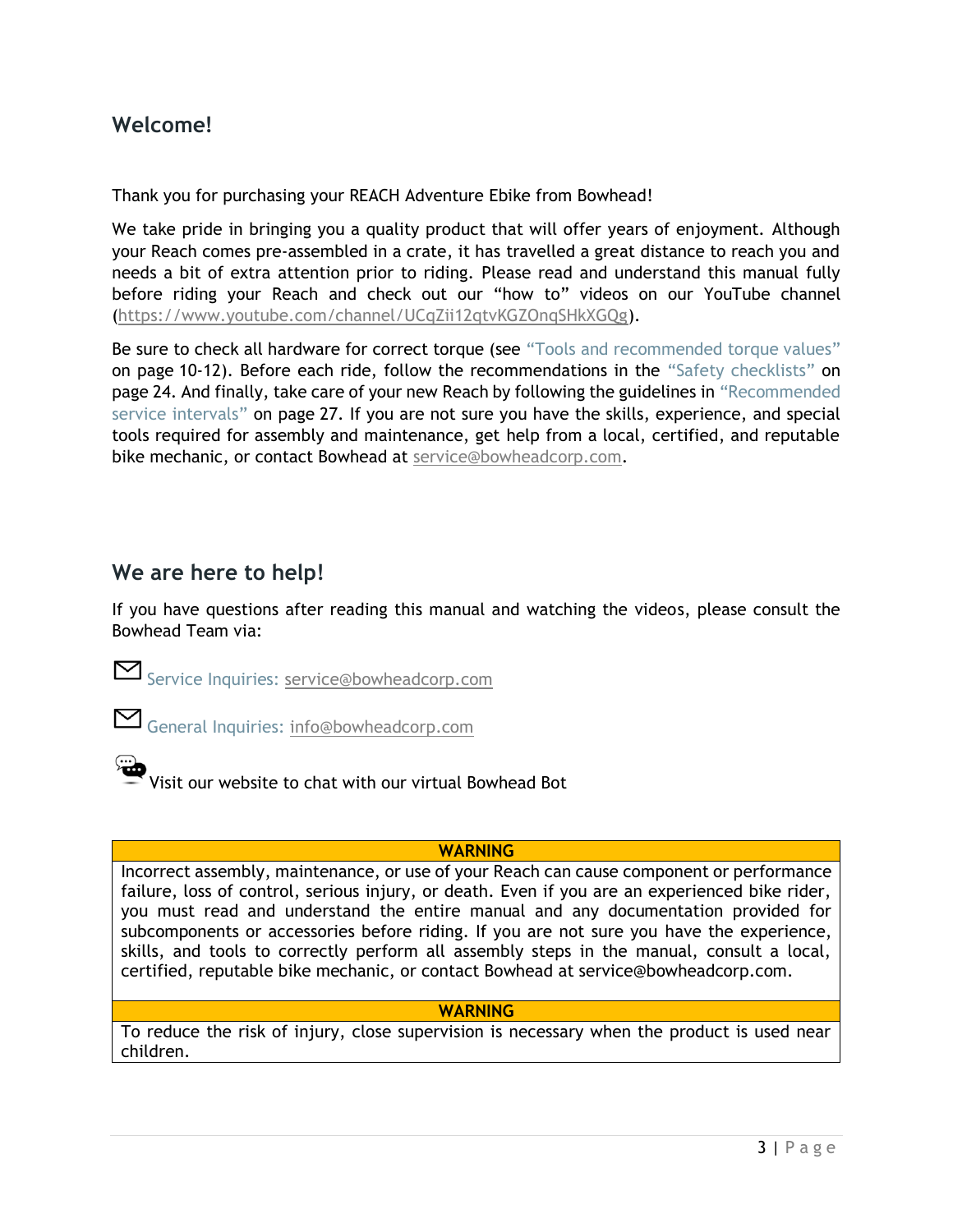# Contents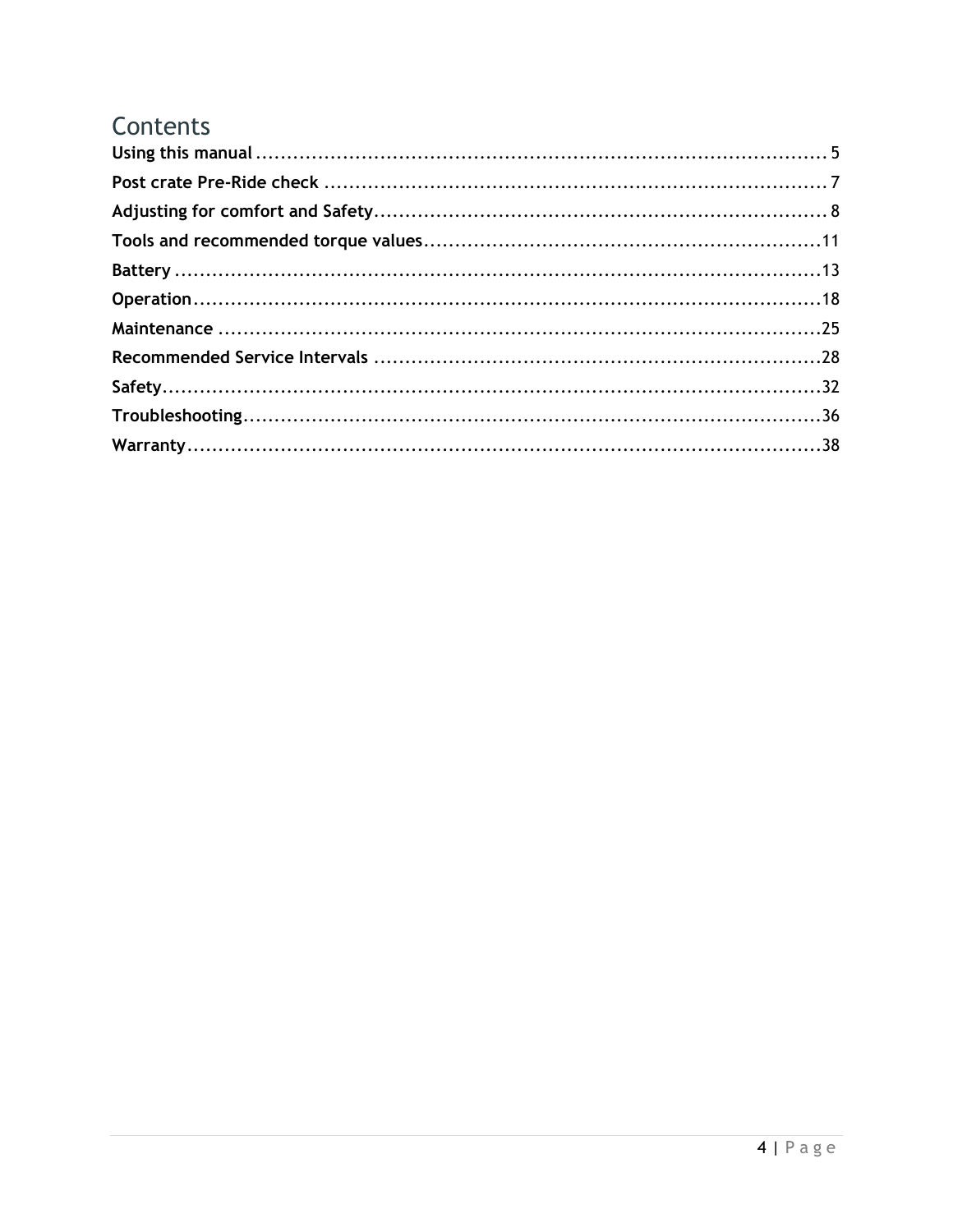# <span id="page-4-0"></span>**Using this manual**

Riding any bike or other vehicle involves some risk of serious injury or death. Your safety depends on many factors including your bike knowledge, your bike's maintenance, foreseeable riding conditions, etc. There are also factors we cannot control or anticipate in every situation or condition while riding. This manual makes no representations about the safe use of bikes under all conditions. If you have any questions, you should contact Bowhead immediately.

First adjustment and inspection of your bike requires specific tools and attention. Keep this manual and any other documents that came with your Bowhead REACH. All content in this manual is subject to change or withdrawal without notice. Visit [www.bowheadcorp.com/help](http://www.bowheadcorp.com/help) to view and download the latest version. Bowhead makes every effort to ensure the accuracy of its documentation and assumes no responsibility or liability if any errors or inaccuracies appear within.

# **SAFETY SYMBOLS & WARNINGS**

The following signal words appear throughout this manual. Your safety is involved when these words and symbols are used. Become familiar with their meanings before reading the manual.

#### **DANGER**

DANGER indicates a hazardous situation which, if not avoided, WILL result in death or serious injury.

#### **WARNING**

WARNING indicates a hazardous situation which, if not avoided, COULD result in death or serious injury.

### **CAUTION**

CAUTION indicates a hazardous situation which, if not avoided, COULD result in minor to moderate injury.

### *NOTICE*

NOTICE provides key information by clarifying instructions

#### *IMPORTANT*

IMPORTANT provides key reminders during disassembly, assembly, and inspection of components.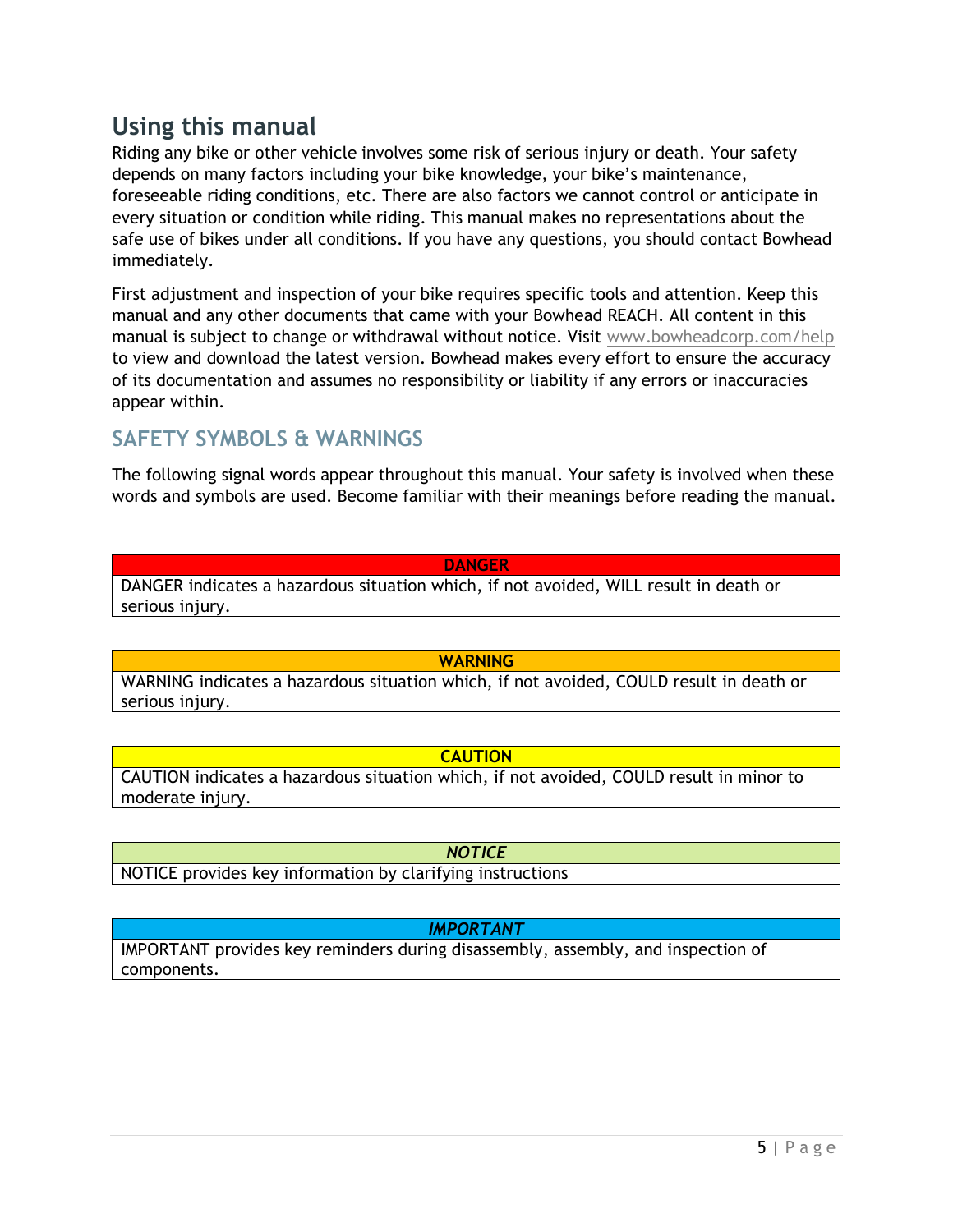# **VEHICLE IDENTIFICATION NUMBERS**

Record your Reach's identification number and date of sale in the spaces provided. Remove the spare throttle key and store it in a safe place. The throttle must be replaced if all keys are lost.

| Bike identification number: |  |
|-----------------------------|--|
| Date of sale:               |  |

# **BEFORE YOU RIDE**

This Bowhead REACH Adventure Ebike may be used as an Off-Road Vehicle. Familiarize yourself with all laws and regulations concerning the operation of this bike in your area.

#### **WARNING**

Failure to heed the warnings and safety precautions contained in this manual can result in severe injury or death. Your REACH Adventure Ebike is not a toy and can be hazardous to operate.

• Read this owner's manual and review the safety information contained within. Understand all safety warnings, precautions and operating procedures before operating the Adventure Ebike.

• Never operate this bike without proper instruction.

• Always wear a helmet, eye protection, gloves, long-sleeve shirt, long pants and over-theankle socks.

• Never operate this bike under the influence of drugs or alcohol.

• Never permit a guest to operate this vehicle unless the guest has reviewed the owner's manual and all safety labels.

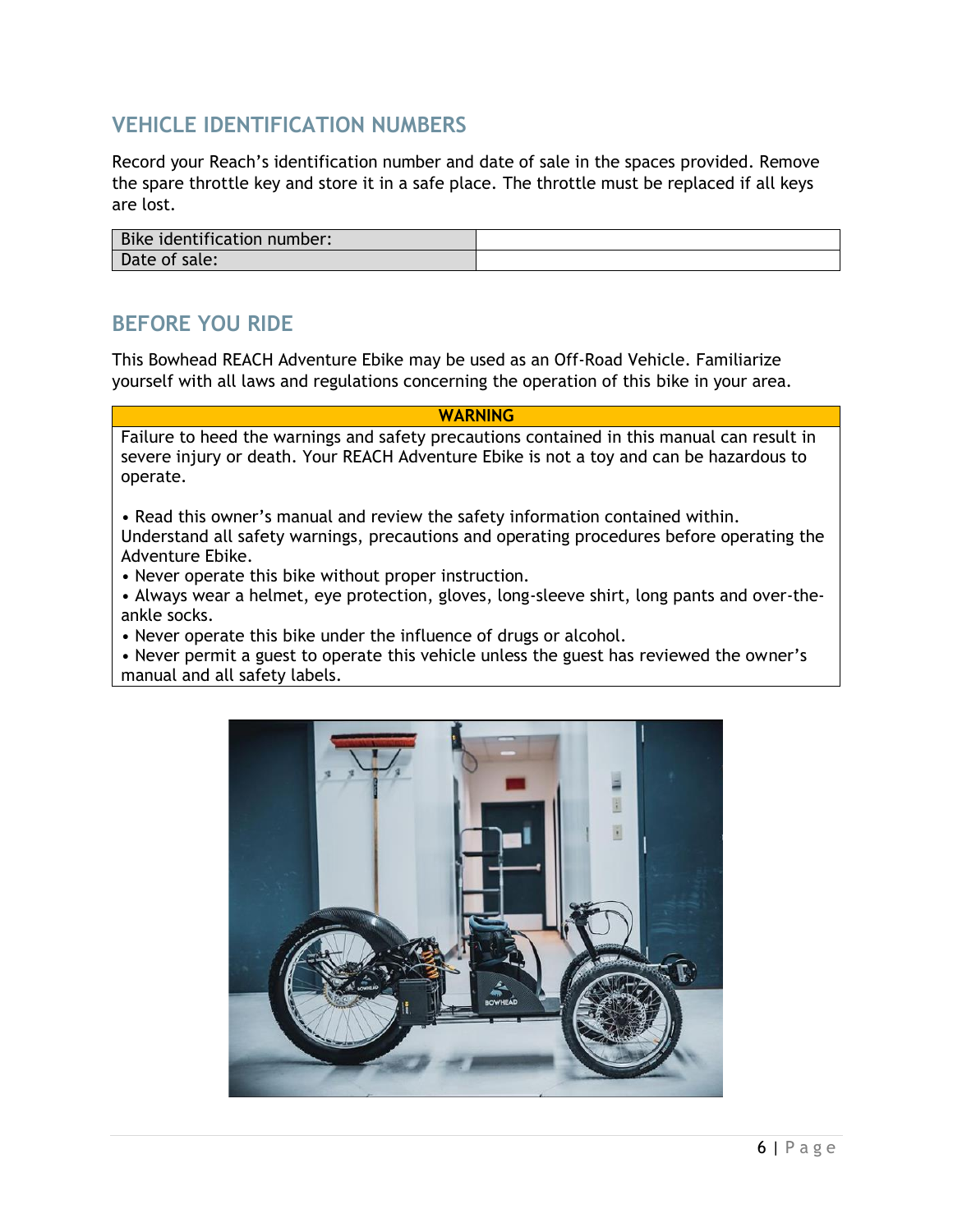# <span id="page-6-0"></span>**Post crate Pre-Ride check**

**1**.Open the crate and remove the 2 boards locking the wheels in place. With the help of another person, slowly roll the bike out of the crate. Remove anything else (accessories, additional components, packaging materials) from inside the crate and recycle the packaging wherever possible.

**2**.Carefully unwrap the charger from in front of the seat and **ensure all the following pieces are included with your Bowhead REACH:**

- Charger
- Battery
- Seat cushion (if ordered)
- Informational hang tags (attached to bike)
- Leg strap & Rear axle pin

### **If anything is missing, please contact Bowhead immediately.**

*NOTICE*

If you are located outside of North America, your battery and charger will be shipped separately. Your bike will come with an empty Pelican 1200 case pre-drilled and ready for your battery to be installed. Please see New International Battery Installation Instructions on page 18.

**3**.We also recommend the following (not included) for post crate pre-ride check and maintenance:

- Strong friend or work stand to lift your bike when required
- 18mm socket wrench
- T25 drive-style screwdriver
- Bicycle grease
- H4 & H5 Hex Key
- Torque wrench (3Nm-30Nm) with Hex bits
- Adjustable flat edge pliers
- Clean shop towel or paper towel for cleaning excess grease
- Bike pump with pressure gauge

Now that your bike is un-packed, and you have checked to make sure you have all the required components (List 2 above) for your REACH, it is time for the pre-ride check!

# **PRE-RIDE CHECK**

1. Ensure you read and understand all hang tags attached to your bike. If you have any questions, please contact us via email at [service@bowheadcorp.com.](mailto:service@bowheadcorp.com)

2. Please remove and replace your battery a few times following the "Battery removal instructions" on page 14 to get accustomed to the locking mechanism.

3. Complete all sections in 'Adjusting for comfort and Safety' in the next chapter.

4. Complete the appropriate "Safety Checklists" in the 'Maintenance' Chapter on page 25.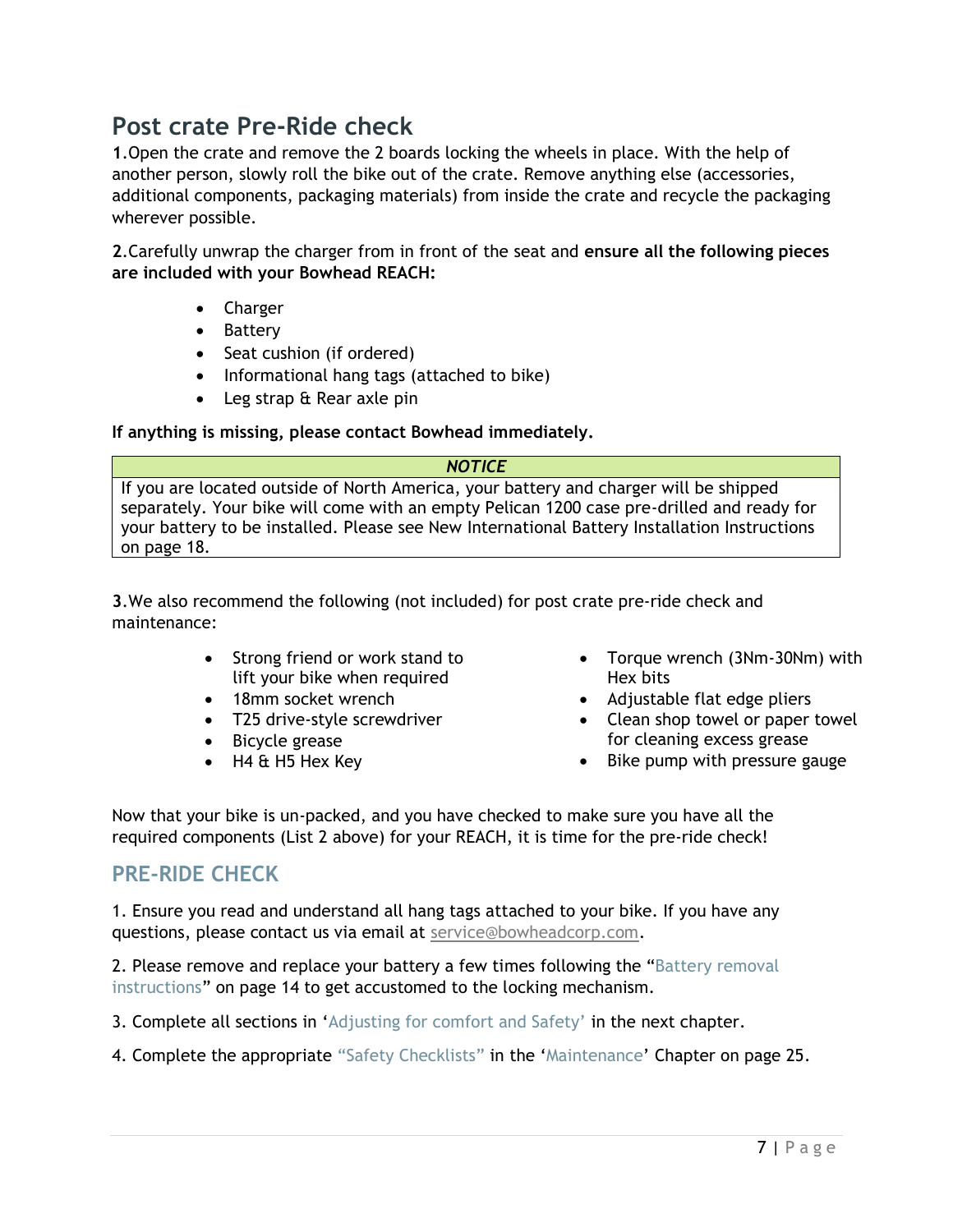# <span id="page-7-0"></span>**Adjusting for comfort and Safety**

The following steps are critical for your comfort and safety and must be performed before your first bike ride.

# **ADJUSTING THE SEAT POSITION**



The seat is adjustable to slide along the frame rails to accommodate various user height requirements.

It is secured in place by 4 screws.



To move the seat plate:

i. The 4 screws located on the bottom of the rail mount must be loosened. A **5 mm** Hex Key should be used to loosen

these screws.



- ii. The entire seat assembly may now be slid forward and backward to reach a comfortable position.
- iii. After locating the seat in the appropriate position, the 4 screws must be torqued to **12Nm** to secure the seat in its' new location.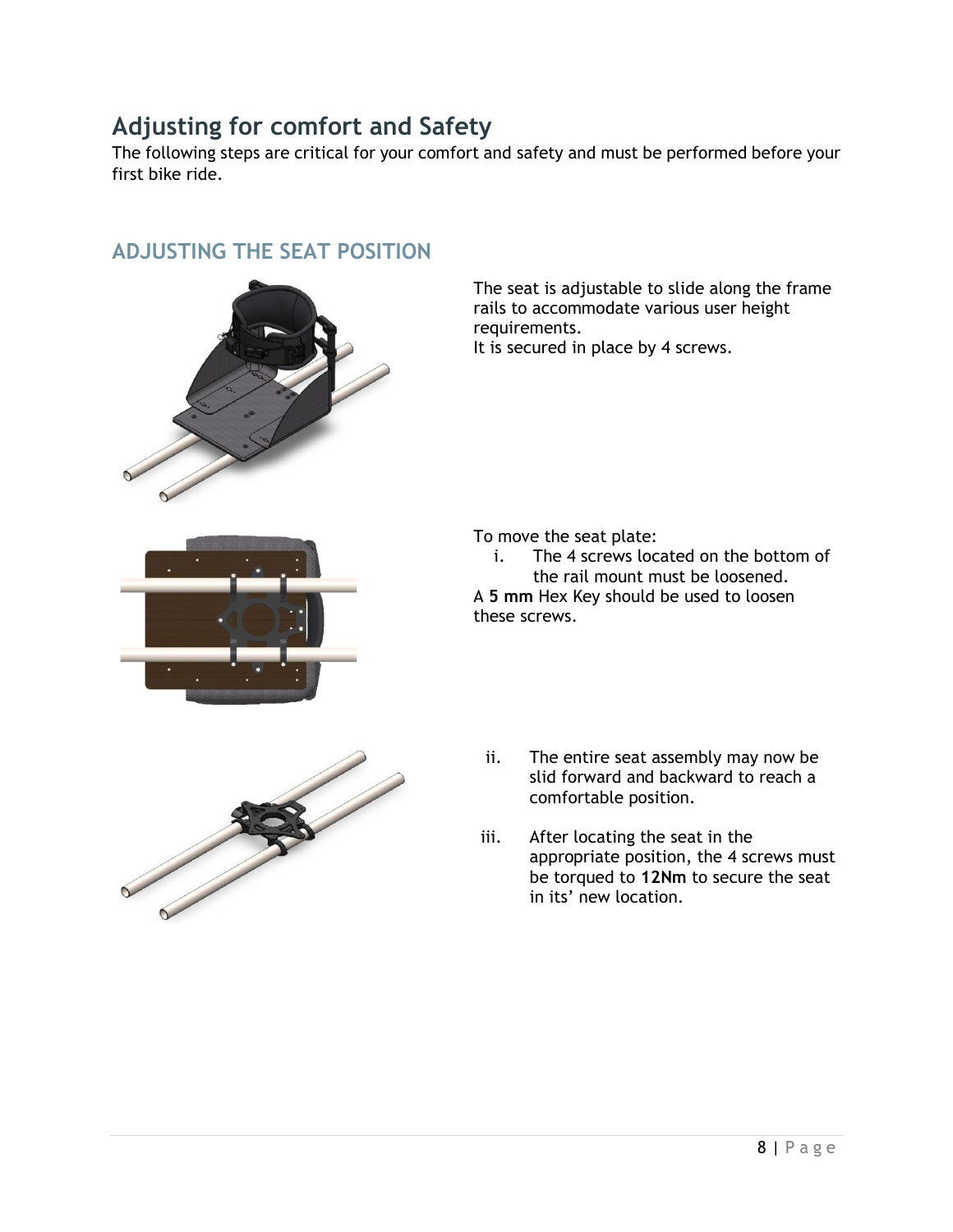# **ADJUSTING THE FOOTREST POSITION**

Similar to the seat, the footrest may also be adjusted to an appropriate length for each individual user. It is secured in place by 2 screws.



To move the footrest:

i. The 2 screws located on either side of the footrest frame must be loosened. A **5 mm** Hex Key should be used to

loosen/remove these screws.



- ii. The footrest may now be slid forward or backward to lengthen or shorten this distance.
- iii. Once the footrest is in a comfortable location for riding the 2 screws must be tightened (**10Nm torque**) to secure the new position.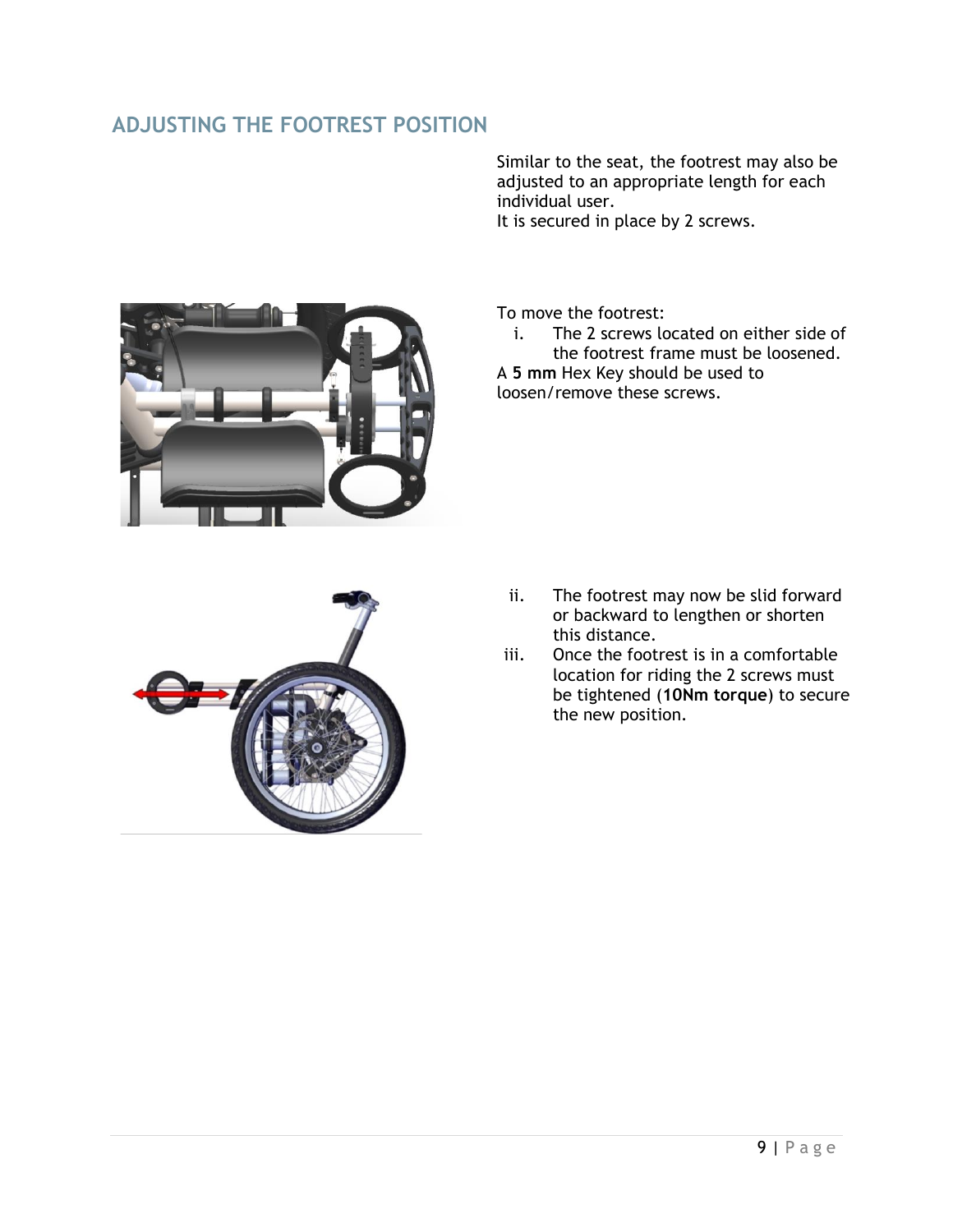# **FINE-TUNE THE HANDLEBAR & BRAKE LEVER POSITIONING**

Most riders will be comfortable with the handlebar angled so that the handlebar grips are roughly parallel with the ground. Others may prefer the handlebar grips to be angled slightly downwards.

The angle of the brake levers can also be adjusted for the most comfortable hand position possible. To do so, loosen the brake lever clamp bolt, adjust the angle, and then re-tighten according to the torque specifications in "Tools and recommended torque values" on the next page.

However you prefer your handlebar and brake levers, make sure that you can twist your handlebar 90° left and right without the handlebar or brake levers touching your body or the frame of the bike. Ensure there is enough cable slack to allow the handlebar to turn fully to each side without pulling cables taut.

If you adjust your handlebar or brake levers, be sure to tighten them according to the specifications in "Tools and recommended torque values" on the next page.

*NOTICE* Please contact Bowhead at service@bowheadcorp.com for additional instructions on Quadriplegic handlebar and brake lever positioning.

# **ENSURE ALL HARDWARE IS TIGHTENED PROPERLY**

Ensure all hardware is tightened properly according to the values in "Tools and recommended torque values" on the next page. **This is a critical safety step that you must not skip.** If you do not own a torque wrench or do not have the skills to check the tightness of your hardware, consult a local, certified, reputable bike mechanic for help, or contact Bowhead.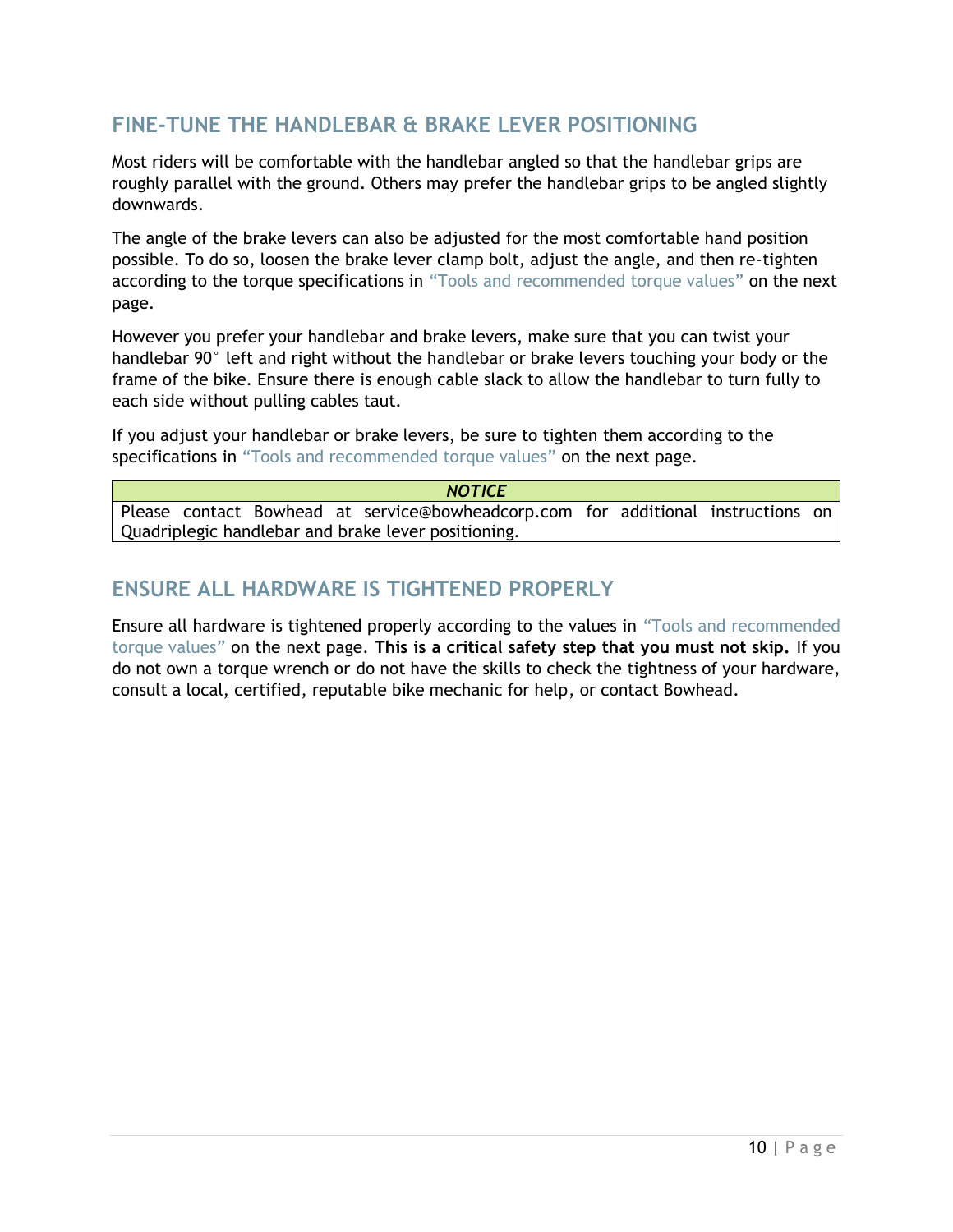# <span id="page-10-0"></span>**Tools and recommended torque values**

The tool sizing listed below is a general guide, but it is possible that the head of a particular bolt on your bike may vary, requiring a different tool (e.g., a 4 mm Allen wrench instead of a 5 mm Allen wrench). If so, use whatever tool fits the bolt head. Such differences will not affect the recommended torque for that piece of hardware.

#### **WARNING**

Failure to follow the below recommended torque values can cause component or performance failure, loss of control, serious injury, or death. If you are not sure you have the experience, skills, and tools to correctly perform all Pre-ride Safety checks and maintenance steps in the manual, consult a local, certified, reputable bike mechanic, or contact Bowhead at [service@bowheadcorp.com.](mailto:service@bowheadcorp.com) Damages resulting from incorrect torque settings will void your warranty.

|                                |                                   | Tool                 | <b>Required Torque</b> |
|--------------------------------|-----------------------------------|----------------------|------------------------|
| Handlebar area                 | Stem clamp bolts                  | 4 or 5mm Hex         | 10 <sub>Nm</sub>       |
|                                | Stem faceplate bolts              | 5mm Hex              | 6N <sub>m</sub>        |
|                                | Brake lever clamp<br><b>bolts</b> | T <sub>25</sub> Torx | 6 <sub>Nm</sub>        |
|                                | Throttle clamp bolt               | 2.5mm Hex            | 3 <sub>Nm</sub>        |
| <b>Brake area</b>              | Caliper adapter to<br>frame       | 4mm Hex              | $6 - 8$ Nm             |
|                                | Caliper to adapter                | T <sub>25</sub> Torx | $6 - 8$ Nm             |
|                                | Brake rotor to hub                | T <sub>25</sub> Torx | 7 <sub>Nm</sub>        |
| Seat area                      | Seat adjustment bolt              | 5mm Hex              | 12 <sub>Nm</sub>       |
| <b>Rear Suspension</b><br>area | <b>Idler</b> bolt                 | 5mm Hex              | 10 <sub>Nm</sub>       |
|                                | Rear axle                         | 18mm socket          | 30 <sub>Nm</sub>       |

# **ADDITIONAL TORQUE SPECIFICATIONS**

- o Check the rear frame clamp screws **(6)** to ensure they are sufficiently tight **(12 Nm or 106 inlb torque).**
- o Check the steering pin pivot screws **(2)** to ensure they are sufficiently tight **(5 Nm or 44 inlb torque).**
- o Check the rear axle to ensure it is sufficiently tight **(30 Nm)** and the locking pin is still in place.
- o Check all screws involved in the seat plate adjustment and footrest adjustment to ensure they are sufficiently tight.
- o Check the front articulation screws **(6)** on the very front face of your bike to ensure they are sufficiently tight **(3 Nm or 20 inlb torque).**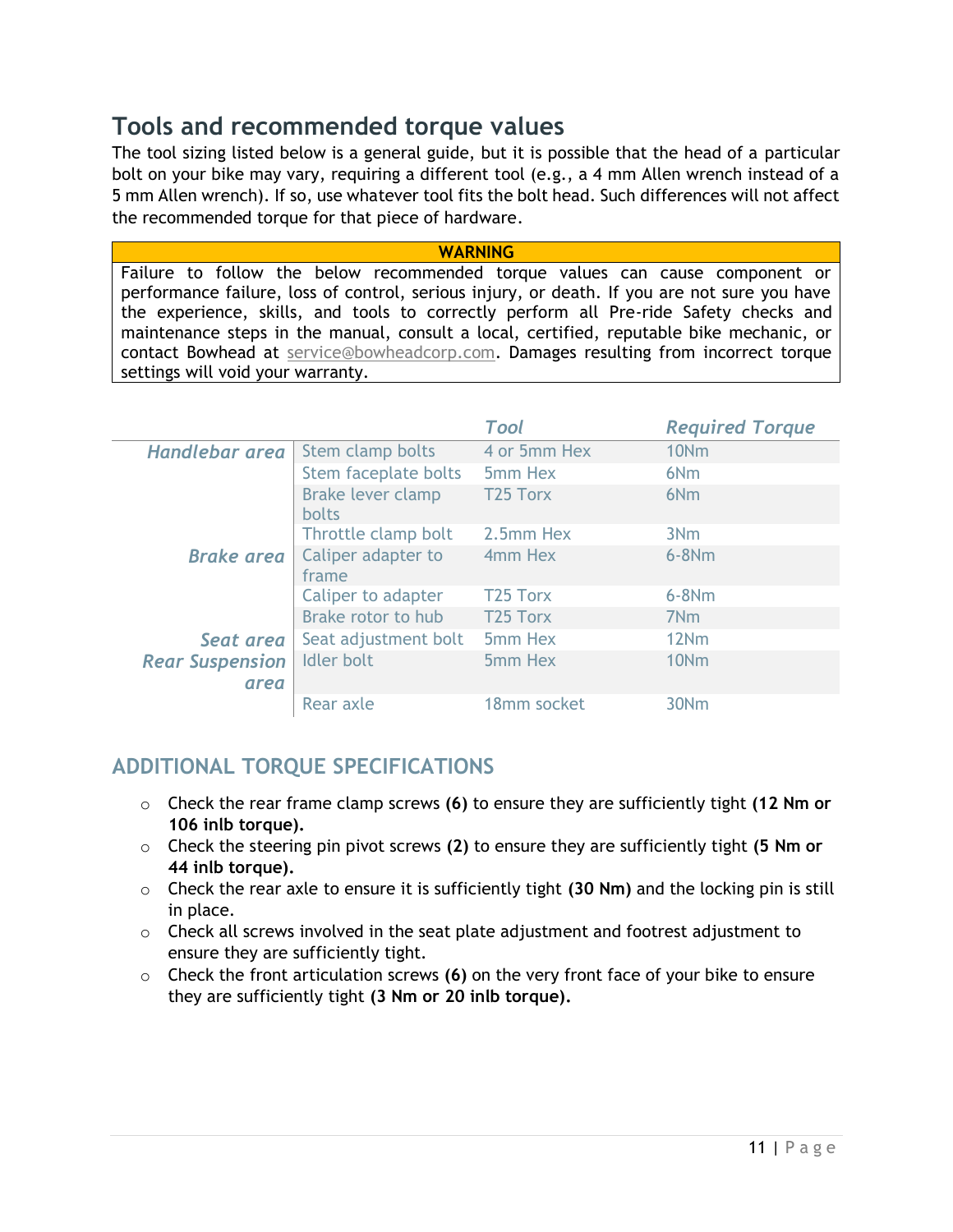

<span id="page-11-0"></span>If you are installing accessories from Bowhead on to your REACH, any necessary instructions, important safety information, and torque specifications will come with your accessory and/or will be available online at [https://www.bowheadcorp.com/info.](https://www.bowheadcorp.com/info)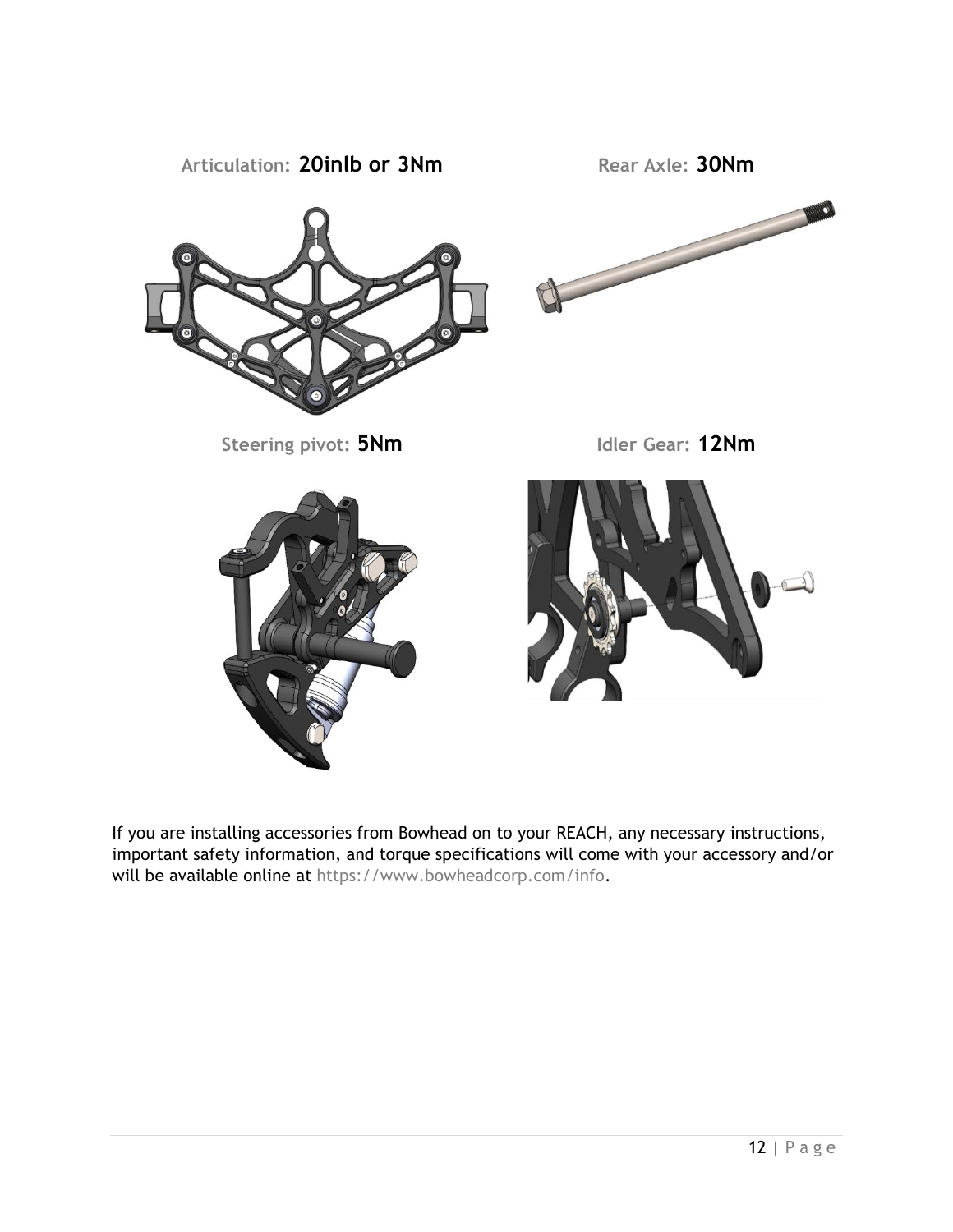# **Battery**

The battery that comes with your Bowhead REACH is a state-of-the-art, lithium-ion battery that's designed to give you years or power with proper care and use.



#### **WARNING**

Charging your battery with a charger other than one supplied by Bowhead and designed for your specific bike can cause damage to your bike's electrical system or create a fire hazard. Only use a battery charger designed for your bike and supplied by Bowhead.

- The battery should be fully recharged after each use. That way, you'll get the maximum range on your next ride and reduce the chance that you'll over-discharge the battery, which can reduce its lifespan. There is no memory effect on this type of battery, so charging after short rides will not cause damage.
- Charging the battery after a ride generally takes 3 to 7 hours (see "Estimated charging time" on page 17) unless you're performing battery balancing (see "Balancing the battery" on page 16). In rare cases, charging may take longer to allow the battery management system to balance the battery, particularly when the bike is new, after long periods of storage, or if the battery has been completely depleted.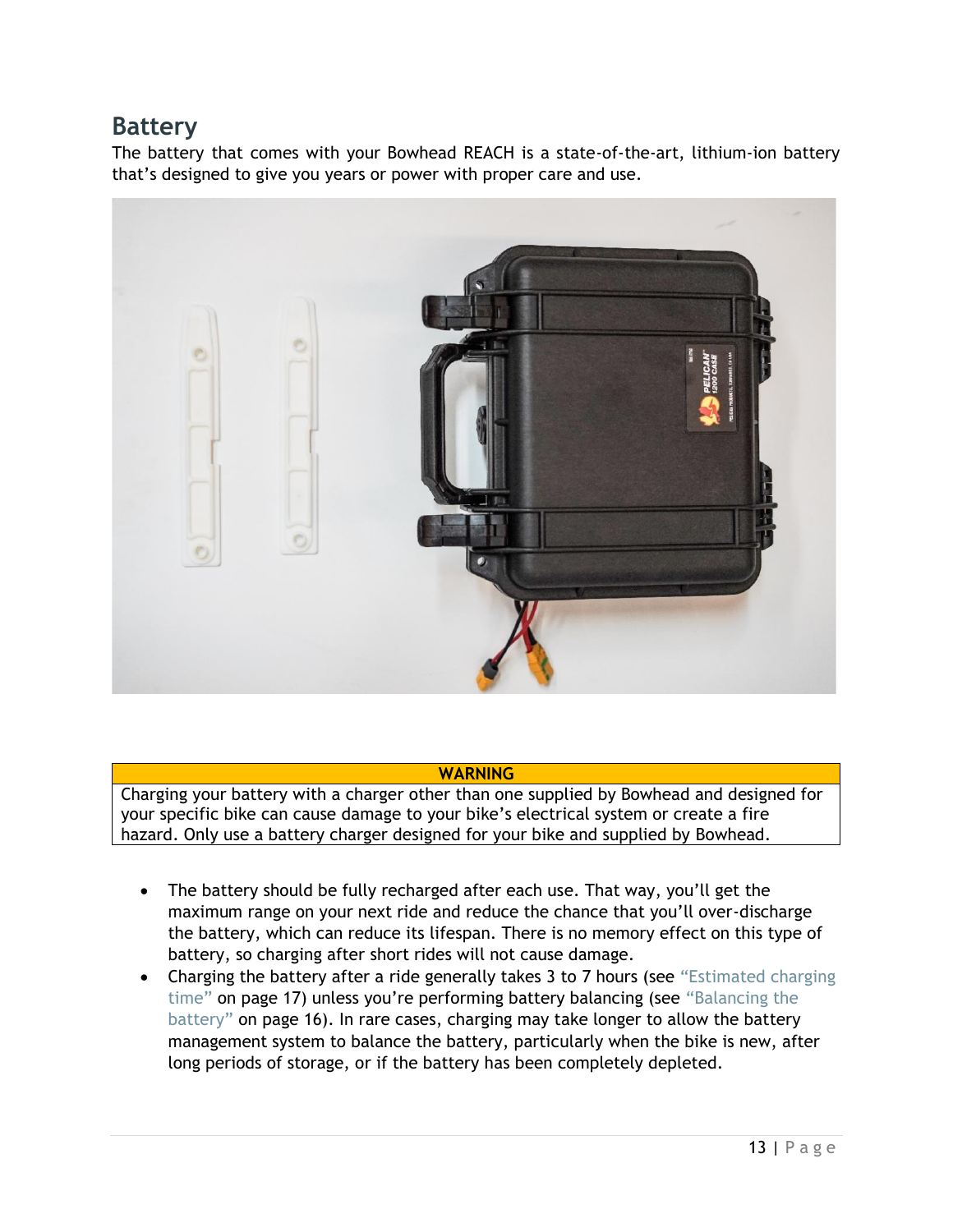### *NOTICE*

Failure to follow the battery-charging best practices outlined here and in the following sections could result in unnecessary wear to the charging components, battery, and/or charger, and could lead to an underperforming or non-functional battery. Batteries damaged due to improper care will not be replaced under warranty.

### **WARNING**

Using a damaged battery or charger can create additional bike damage or a fire hazard. Stop using your battery and charger and contact Bowhead immediately if any of the following occur:

(1) Your battery or charger is physically damaged, non-functional, or performing abnormally,

(2) Your battery or charger experienced a significant impact from a fall or crash, with or without obvious signs of damage, or

(3) Your charger becomes too hot to touch (it's designed to get warm with normal use), makes a funny smell, or shows other signs of overheating. Store the damaged battery in a safe location and, as soon as possible, recycle or otherwise dispose of it according to local rules.

# **REMOVING THE BATTERY**

- To remove the battery, first turn off your bike and unplug your battery from the power extension cable and follow the remaining steps in the table to follow.
- Be careful not to drop or damage the battery when loose from the bike.



The battery is locked in place via a secure magnetic locking system under typical operating conditions. User input is required to remove the system and recharge the battery.



To remove the battery:

i. Press down (the direction indicated by the red arrow in the diagram) on the self-locking tab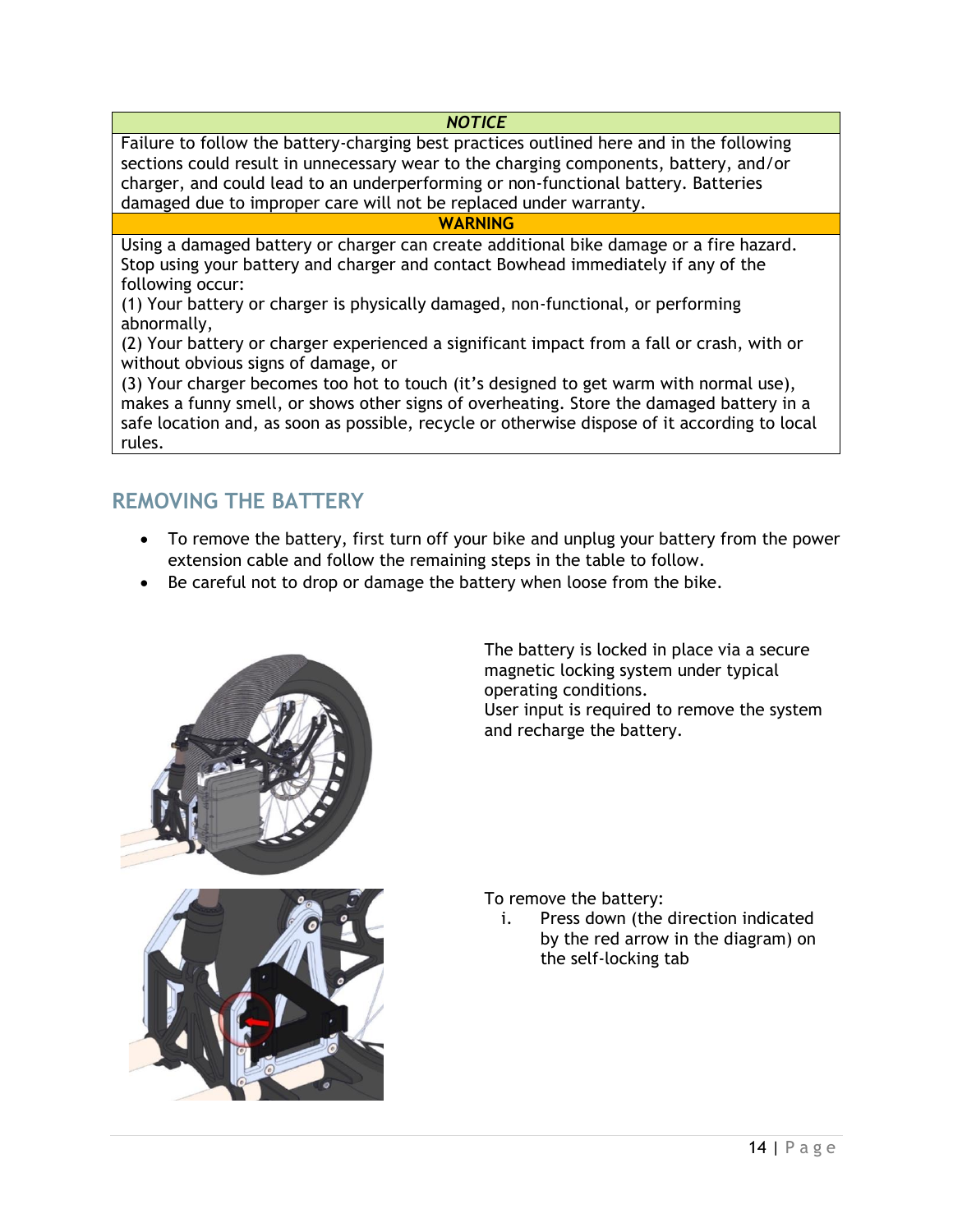| ii.  | While pressing down on the self-<br>locking tab, grab the handle mounted<br>on the top of the battery case and<br>pull upwards.                                     |
|------|---------------------------------------------------------------------------------------------------------------------------------------------------------------------|
| iii. | Once the case begins to move along<br>the case slots it is no longer<br>necessary to manually engage the<br>tab. The battery will slide up and out<br>of the slots. |

# **BEFORE YOU CHARGE**

Any time you charge your battery, whether you're following the instructions in "Balancing the battery" on the next page or "Routine charging procedure" on the next page make sure you first check the battery, charger, and electrical cables for signs of damage, and follow the guidelines below.

# **CHARGE IN A SAFE, APPROPRIATE LOCATION**

Store and use the charger in a safe place—away from children, direct sunlight, dirt, debris, tripping hazards (including electrical cords), or any materials that could ignite in the unlikely event of a charger or battery malfunction. Position the charger and battery where they are not at risk for falls or other impacts.

| <b>WARNING</b>                                                                                                                                                                                              |
|-------------------------------------------------------------------------------------------------------------------------------------------------------------------------------------------------------------|
| Letting the charger's plug contact metal objects could cause a power discharge (a spark),                                                                                                                   |
| which could injure you or create a fire hazard.                                                                                                                                                             |
| <b>WARNING</b>                                                                                                                                                                                              |
| Letting a battery charge unattended increases the risk that a charging problem will go<br>undetected and lead to component damage or a fire hazard. Always charge your battery<br>where you can monitor it. |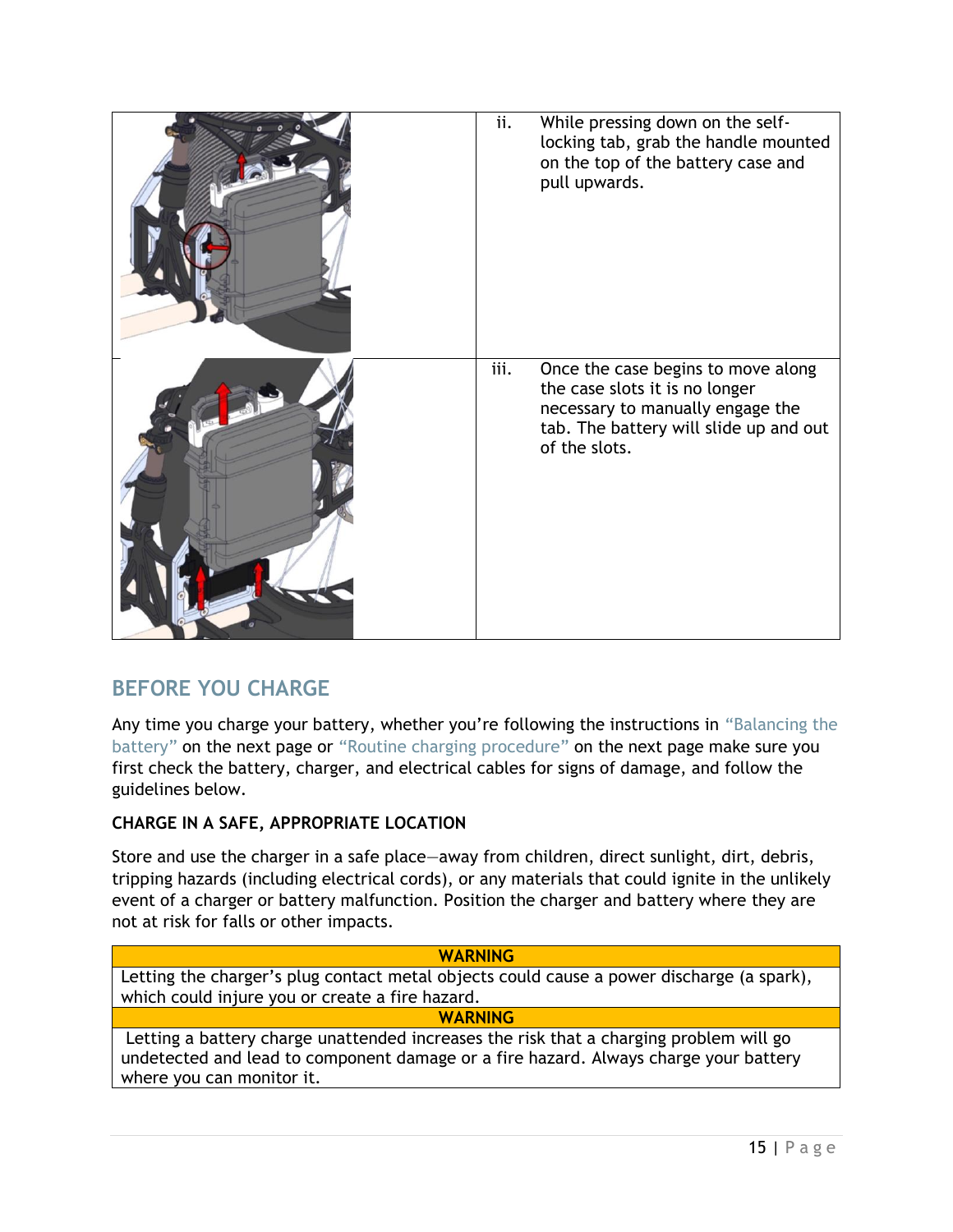Your battery needs to charge at room temperature or a bit cooler (**10°C–25°C (50°F–77°F)**). It generates heat while charging, but it's designed to air-cool; keep it uncovered and facing upward on a flat, stable, hard surface.

*NOTICE*

Charging your battery in excessively hot or cold conditions or interfering with its ability to air-cool can damage your battery or charger. Always charge your battery in temperatures between **10° C–25° C (50° F–77° F**), keep the battery and charger uncovered, make sure the charger is on a hard, flat, stable surface, and use the charger right-side-up.

# **BALANCING THE BATTERY**

After each of your first three rides, follow the special charging procedure outlined below, which will ensure the cells that power the battery are balanced. After the third balance charge and your fourth ride, begin routine charging procedures as described in "Routine charging procedure" below.

#### *NOTICE*

Your battery should arrive with between **50%** and **75%** of a charge, so it is ready for a first ride.

1. Begin this and every charging procedure by following the advice in "Before you charge" on the previous page.

2. Charge your battery for as close as possible to **12 hours** (but not longer), regardless of how far you travelled. This might require leaving the charger attached to the battery and outlet even after one of the charger's red lights turns green (during routine charging, this green light will be your indicator that charging is complete—see "Routine charging procedure" below for more information).

3. Disconnect the charger first from the outlet, and then from the battery. Store the bike until you're ready to ride.

4. Ride the bike again as normal, discharging part (or all) of the battery capacity. Repeat battery balancing steps only after a period of long-term battery storage (see "Long-term battery storage" on page 18), if experiencing noticeable range decline, if instructed to do so by Bowhead Customer Support, or up to once per month with frequent use as explained in "Recommended service intervals" on page 27. Do not perform battery balancing more than once per month. For routine charging, follow the steps in "Routine charging procedure" below.

# **ROUTINE CHARGING PROCEDURE**

When you first get your bike, follow the special charging instructions in "Balancing the battery" above. For routine charging, mind the advice in "Before you charge" on the previous page and then follow these steps.

1. Ensure your bike is turned off.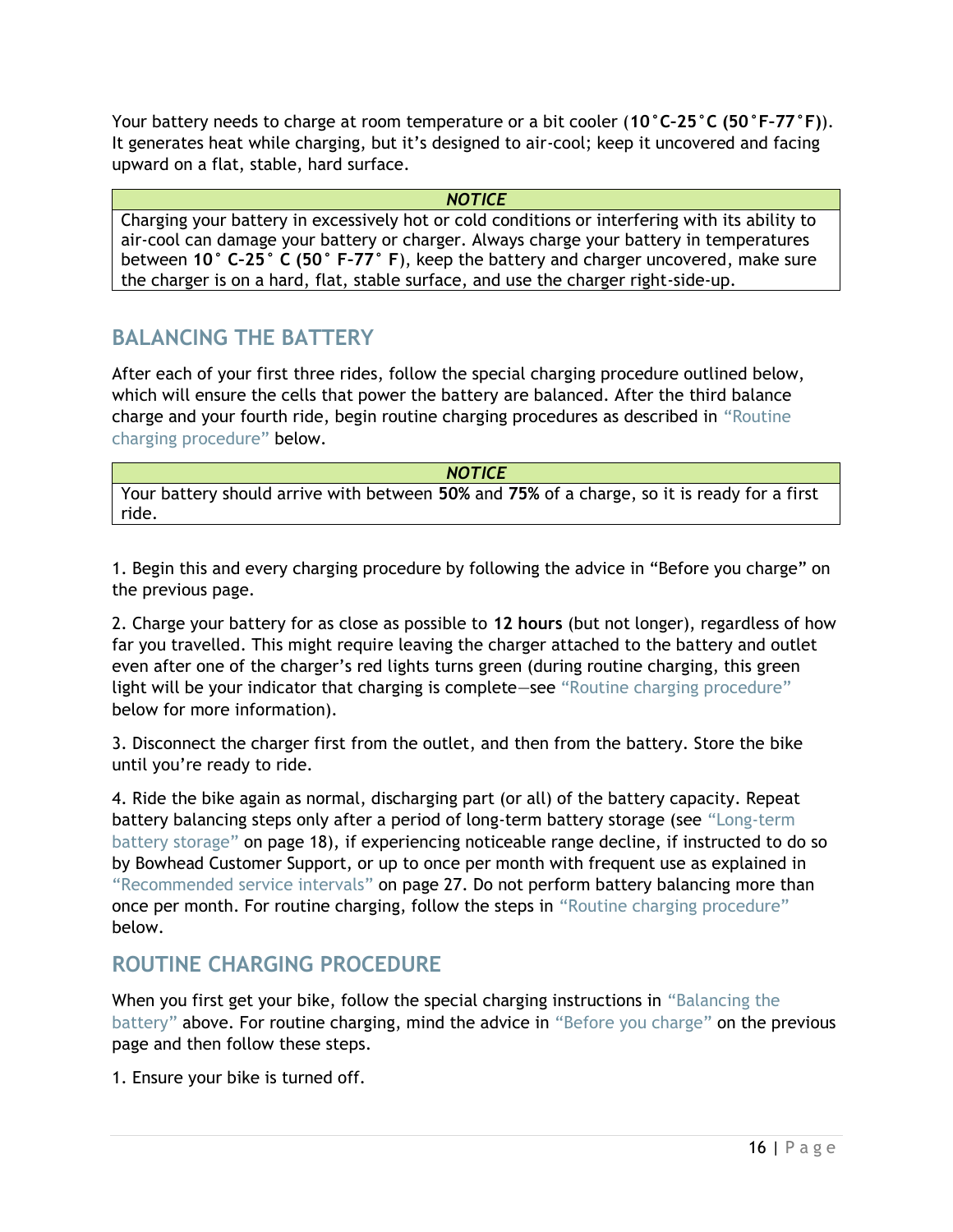2. Unplug your battery from the power extension cable. Please ensure to pull on the yellow connectors when unplugging electronics and not the cables.

3. Remove the plastic cover from the charger port and plug the charger into the battery's charging port. With the battery removed from the bike, place the charger on a flat, secure surface and connect the DC output plug from the charger to the charging port.

4. Plug the charger into a power outlet. Connect the charger input plug (**110/220-volt plug**) to the power outlet. Charging should initiate and will be indicated by the LED charge status light on the charger turning red. When charging is complete, one indicator light will turn green.

5. Unplug the charger from the outlet, then the charging port. Once fully charged, indicated by the light turning green, unplug the charger from the wall outlet first and then remove the charger output plug from the battery charging port. Be sure to pull gently on the plugs, not on the cables themselves.

#### *NOTICE*

The charger is designed to stop charging automatically when the battery is full. Nevertheless, leaving your battery charging longer than necessary can cause needless wear. We recommend you remove the charger from the battery within one hour of the green light indicating a complete charge. Store the charger carefully, making sure its plug does not come in contact with liquids, dirt, debris, or metal objects, which can damage the plug and interfere with future operation.

### **WARNING**

Charging your battery with a charger other than one supplied by Bowhead and designed for your specific bike can cause damage to your bike's electrical system or create a fire hazard. Only use a battery charger designed for your bike and supplied by Bowhead.

# **ESTIMATED CHARGING TIME**

The time the charger takes to fully charge the battery depends on distance travelled, riding characteristics, terrain, payload, battery age, and other factors. However, the typical charging range for our batteries is provided below.

> **17.5 Ah- ~3-5 hours 21.5 Ah- ~5-7 hours 23.5 Ah- ~6-8 hours**

### *NOTICE*

The battery may take longer to charge when fully depleted, when very new, and after **3–5 years** of regular use. If your battery doesn't seem to be charging normally, is taking longer to charge than expected, or you're experiencing substantial reduction in range, discontinue use and contact Bowhead.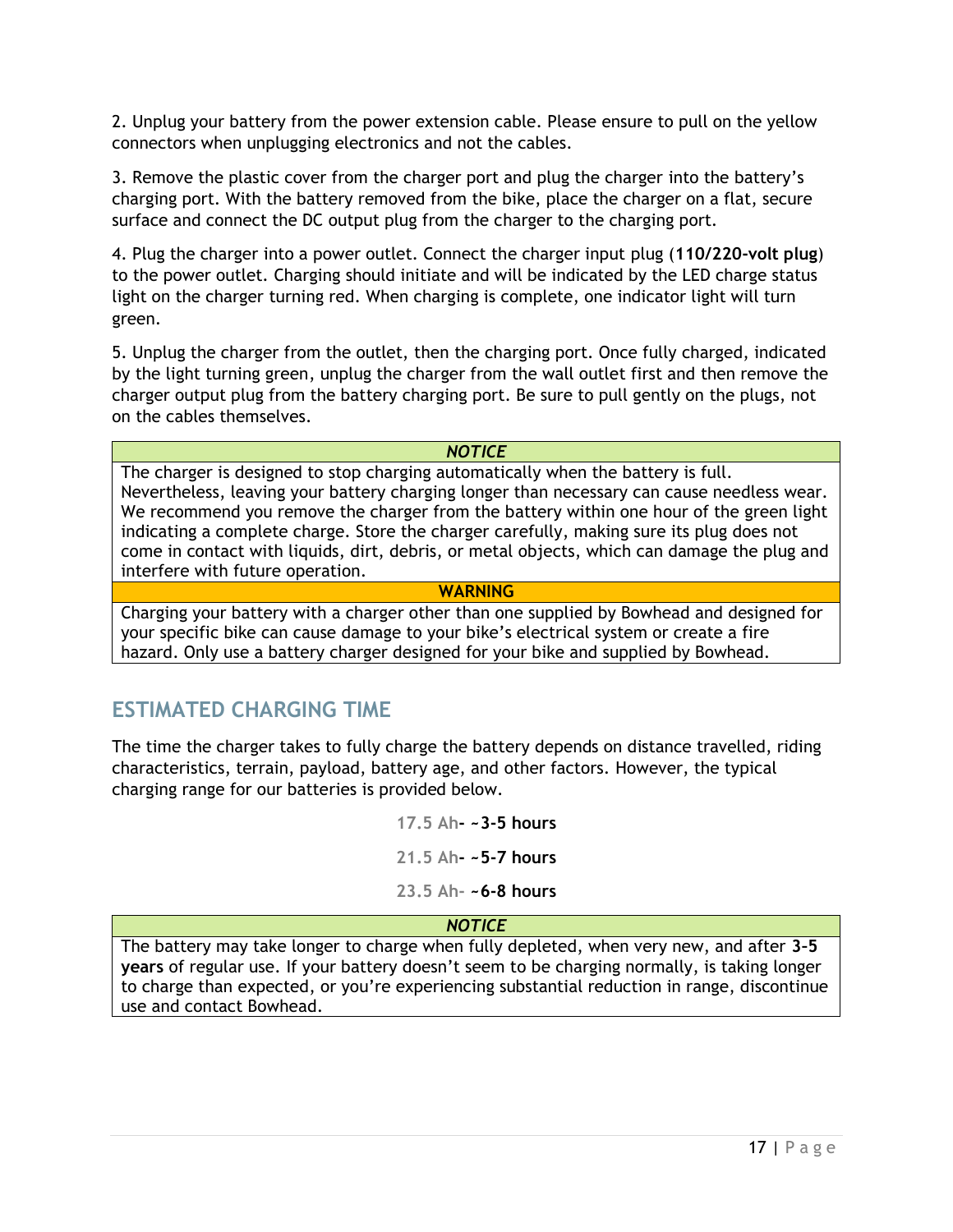# **LONG-TERM BATTERY STORAGE**

If storing your bike from Bowhead for longer than **two weeks** at a time, follow the recommendations below to maintain the health and longevity of your battery.

- Charge (or discharge) the battery to approximately **75% charge**, which is the equivalent of approx. **79 V** on your battery display located on your handlebar.
- Power off the battery and remove from the frame for storage.
- Store the battery in a dry, climate controlled, indoor location between **10° C–25° C** (**50° F–77° F**).
- Check the battery monthly, and if necessary, use the charger from Bowhead to charge the battery to **75% charged**.

#### *NOTICE*

Incorrect storage of your battery can result in a damaged or non-functional battery. Follow the above instructions to reduce such risk. Batteries damaged by improper use, charging, or storage will not be replaced under warranty.

# <span id="page-17-0"></span>**NEW INTERNATIONAL BATTERY INSTALLATION**

All international customer bikes come with a pre-drilled Pelican case that is already mounted to the battery rails. All that remains is installing the blue battery shipped to you direct from LiTech Power. This is performed via the following simple steps:

- 1. Remove all packaging on the LiTech battery. You should be left with a blue outer battery shell.
- 2. Place the battery inside the case and thread the wire connectors through the 2 holes predrilled in the case.
- 3. Open the small plastic bag containing the 4 half plugs you will need to completely seal the connectors.
- 4. Start by applying silicone to the outer edges of each half.
- 5. Insert one side of each plug and press the connector wires into the grooves of the plug.
- 6. Insert the other half of each plug using care to not crimp or cut the wires.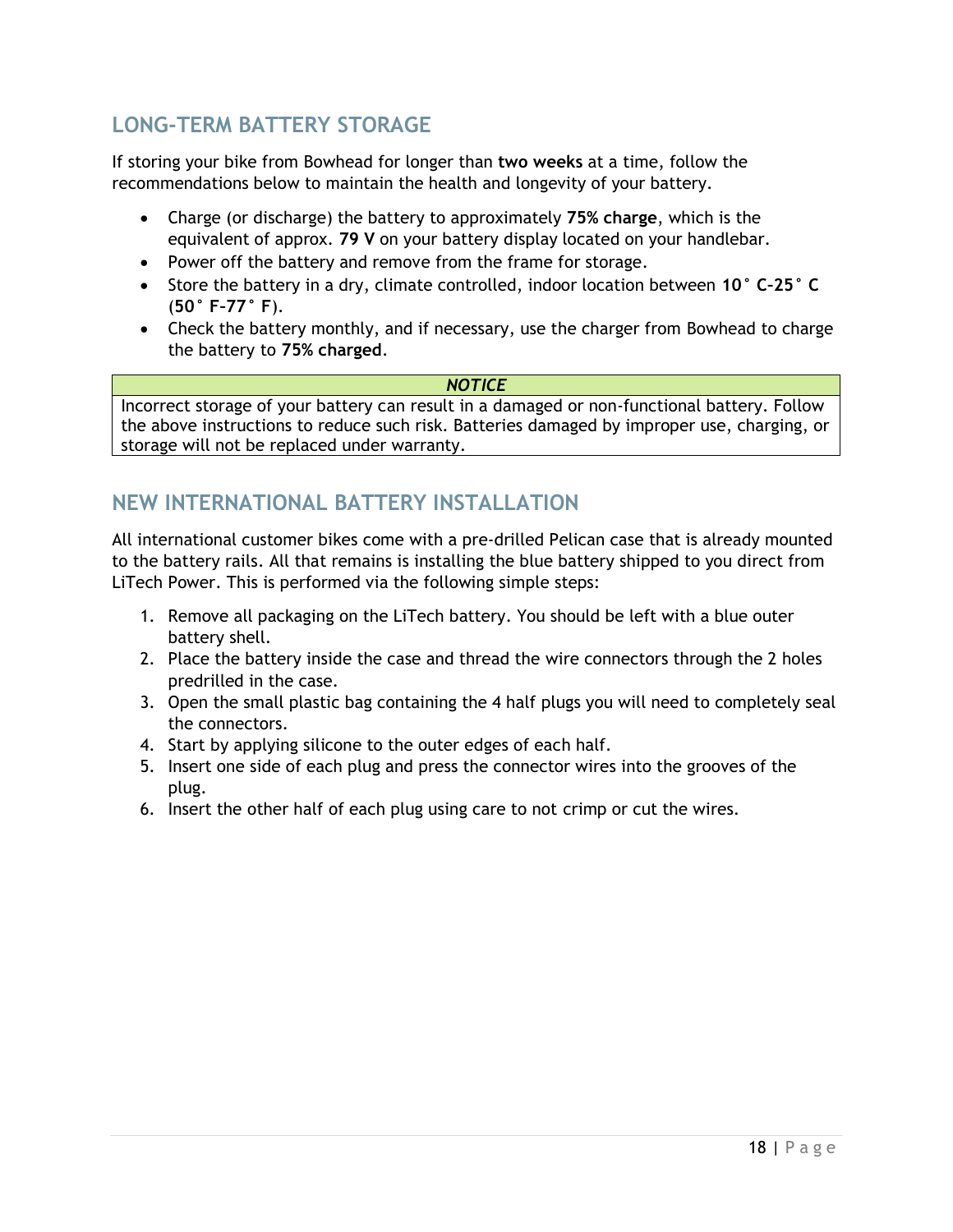# **Operation**

### **WARNING**

Incorrect assembly, maintenance, or use of your REACH can cause component or performance failure, loss of control, serious injury, or death. Even if you are an experienced bike rider, you must read and understand the entire manual and any documentation provided for subcomponents or accessories before riding.

# **GUARD AGAINST RUST, WATER DAMAGE, AND CORROSION**

Like any vehicle used outdoors, your Reach needs care to ensure it is not damaged by the elements. Follow these steps for a long, healthy life for your bike:

- Store under shelter and in an upright position; avoid leaving the bike in the rain or exposed to corrosive substances such as water, salt, or de-icing substances. If exposed to rain, dry your bike afterward, and apply an anti-rust treatment to the chain and other unpainted steel surfaces.
- To clean your Reach, turn the bike and battery off and wipe the frame with a clean, damp cloth. If needed, apply a mild, noncorrosive detergent mixture to the damp cloth and wipe the frame. Dry by wiping with a clean, dry cloth. Never use highpressure water on your bike. Wipe down your bike frequently and wipe or spray all unpainted mechanical parts with anti-rust treatment.
- If painted metal parts become scratched or chipped, use touch up paint or nail polish to prevent rust.
- Never immerse or submerge the bike or any components in water or liquid, which can damage the electrical system.
- Avoid riding on the beach, in coastal areas with high-salinity fog, or on surfaces treated with salt or de-icing compounds. Doing so exposes your bike to salt or other substances that are very corrosive. Corrosion of electrical components can lead to permanent, irreversible damage that can cause battery failure, electrical system failure, or electrical fire. Damage from corrosion is not covered under warranty.

#### **WARNING**

Damage to your Reach's electrical system caused in any manner, including water intrusion, can lead to battery failure, electrical system malfunction, or electrical fire and consequent property damage, injury, or death. Follow all recommendations to minimize chance of water damage. If you have any questions, contact Bowhead Customer Support.

# **HOW THE ELECTRICAL SYSTEM WORKS**

This bike is equipped with a throttle to provide power assistance from the motor to propel the bike forward and requires no pedal action.

### **Throttle key positions**

Familiarize yourself with the keyport and key positions before riding the bike. Always remove the key after riding and store in a safe location.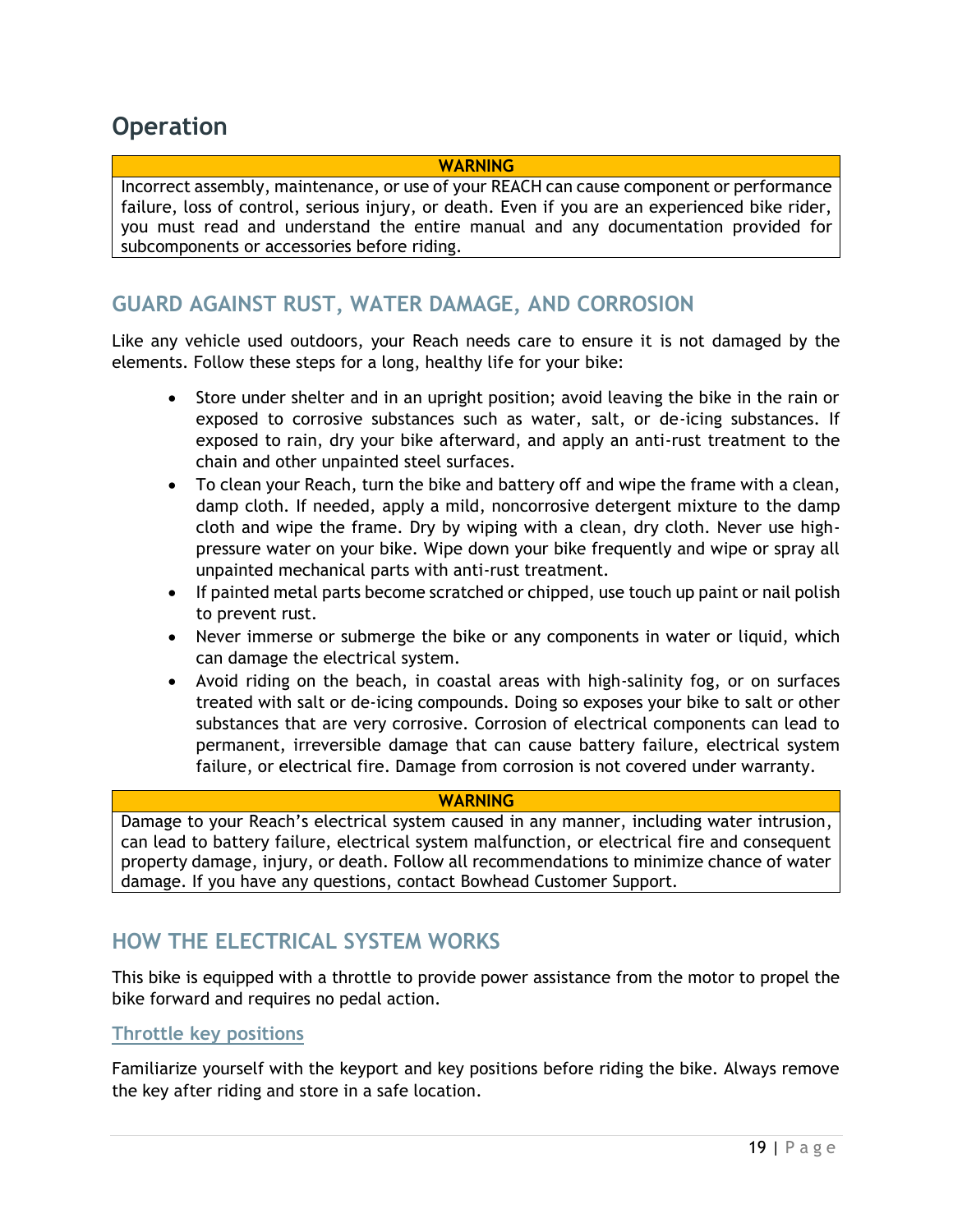#### **CAUTION**

Always ensure the key is in the off position when unplugging or plugging in any electrical components.

#### **How the throttle works**

The throttle is located on the right side of the handlebar. The rider can use it with a twist of the throttle grip to propel the bike forward without pedaling. To engage the throttle while riding, slowly and carefully rotate it toward yourself. The more you twist, the more powerfully the throttle will propel the bike forward. Once you release the throttle or apply the brakes, the throttle will no longer propel the bike forward. Always keep one hand on the brake lever and be prepared to squeeze the lever if needed. Thumb throttles from Bowhead are equipped with an on/off switch for the throttle.

#### **IMPORTANT**

The throttle displays battery life in voltage (V) **NOT percentage**. This display will **never** reach **0V**. It is strongly recommended that riders head back to a charging zone once the throttle display reads **72V**.

### **How the charger works**

Charging the battery should be at room temperature **(±20°C/68°F).** Charging below **0°C** or above **40°C (32°F~104 °F)** can lead to insufficient charging and can be harmful to the battery life cycle.

You should always remove your battery from your bike prior to charging.

#### **CHARGER**

- Not connected: Charger LED is green (constant).
- During charging: Charger LED is red (constant)
- Charging issue: Charger LED is red (blinking)
- Charging is completed (100%): Charger LED is green (constant)

#### **CONTROLLER Controller LED Codes**

### **Green LED Codes**

| <b>LED Code</b>         | Explanation              | Solution                                                                                   |
|-------------------------|--------------------------|--------------------------------------------------------------------------------------------|
| Green Off               | No power or switched off | 1. Check if all wires are<br>correct. 2. Check fuse and<br>power supply                    |
| Green On                | Normal operation         | That's great! You got a<br>solution!                                                       |
| Green & Red are both On |                          | 1. Software needs upgrading.<br>2. Supply voltage too low or<br>battery too high 3.<br>The |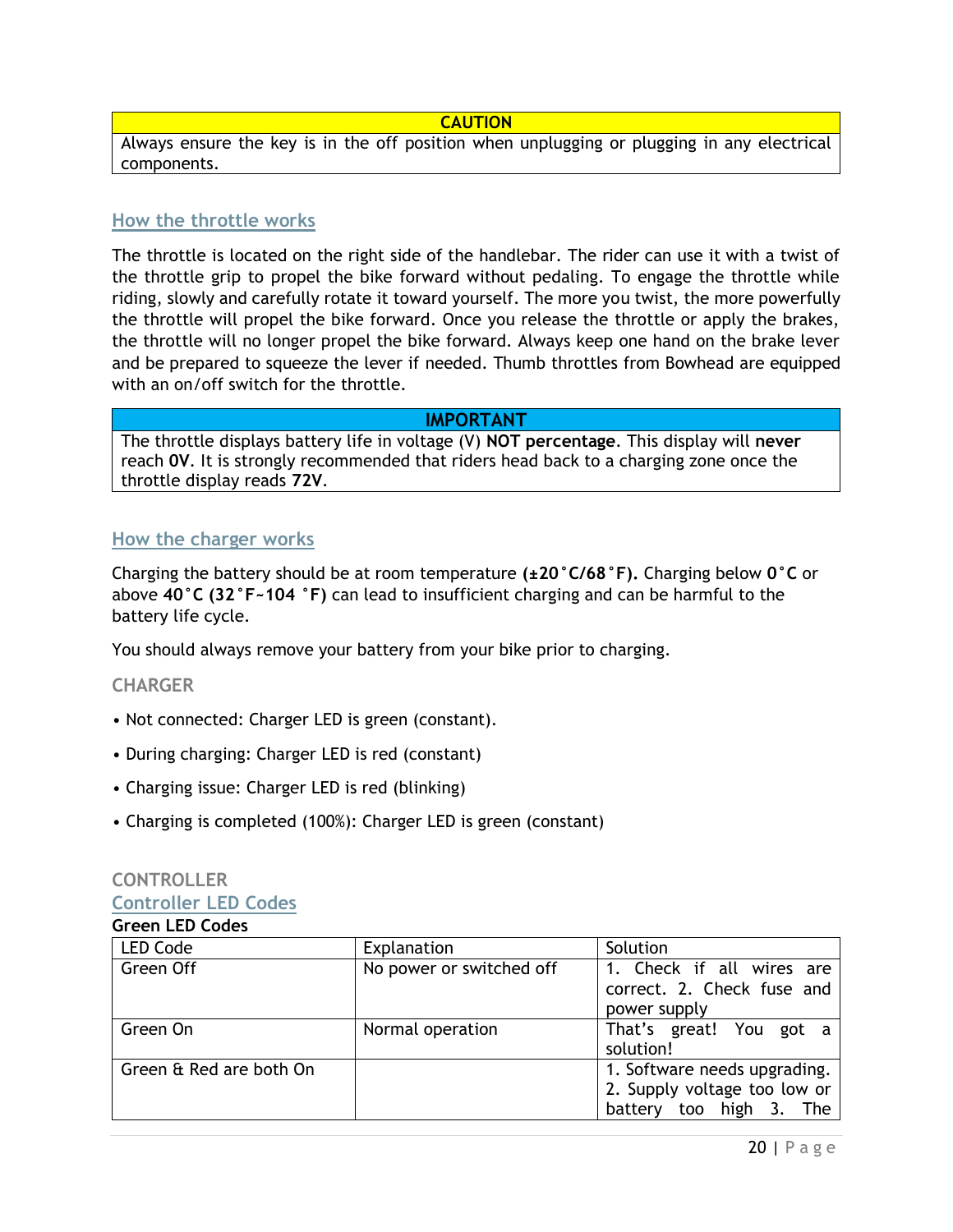| controller      | <b>is</b> | damaged. |   |
|-----------------|-----------|----------|---|
| Contact         | Kelly     | about    | a |
| warranty repair |           |          |   |

# **Red LED Codes**

| <b>LED Code</b> | Explanation                                | Solution                                                                                                                                                                                                                                                    |
|-----------------|--------------------------------------------|-------------------------------------------------------------------------------------------------------------------------------------------------------------------------------------------------------------------------------------------------------------|
| 1,2             | Over voltage error                         | 1. Battery voltage is too high for the<br>controller. Check battery volts<br>and<br>configuration.<br>2. Regeneration<br>over-<br>voltage. Controller will have cut back or<br>stopped regen. 3. This only accurate to $\pm$<br>2% upon Overvoltage setting |
| 1,3             | Low voltage error                          | 1. The controller will clear after 5 seconds<br>if battery volts returns to normal. 2. Check<br>battery volts & recharge if required.                                                                                                                       |
| 1,4             | Over temperature warning                   | 1. Controller case temperature is above<br>90°C. Current will be limited. Reduce<br>controller loading or switch Off until<br>controller cools down. 2. Clean or improve<br>heatsink or fan.                                                                |
| 2,1             | Motor did not start                        | Motor did not reach 25 electrical RPM<br>within 2 seconds of start-up. Hall sensor or<br>phase wiring problem.                                                                                                                                              |
| 2,3             | Over temperature                           | The controller temperature has exceeded<br>100°C. The controller will be stopped but<br>will restart when temperature falls below<br>80°C                                                                                                                   |
| 2,4             | Throttle error at power up                 | Throttle signal is higher than the preset<br>'dead zone' at Power On. Fault clears<br>when throttle is released                                                                                                                                             |
| 3,1             | Frequent reset                             | May be caused by over-voltage, bad motor<br>intermittent<br>earthing<br>problem,<br>bad<br>wiring, etc.                                                                                                                                                     |
| 3,2             | Internal reset                             | May be caused by some transient fault<br>condition like a temporary over-current,<br>momentarily high or low battery voltage.<br>This can happen during normal operation.                                                                                   |
| 3,3             | Hall throttle is open or short-<br>circuit | When the throttle is repaired, a restart<br>will clear the fault                                                                                                                                                                                            |
| 3,4             | Non-zero throttle on direction<br>change   | Controller won't allow a direction change<br>unless the throttle or speed is at zero.<br>Fault clears when throttle is released.                                                                                                                            |
| 4,1             | Regen or Start-up over-voltage             | Motor drive is disabled if an over-voltage<br>is detected at start-up or during regen.<br>The voltage threshold detection level is<br>set during configuration.                                                                                             |
| 4,2             | Hall sensor error                          | 1. Incorrect or loose wiring or a damaged<br>hall sensor. 2. Also be caused by incorrect<br>hall angle configuration (60 degree or 120<br>degree)                                                                                                           |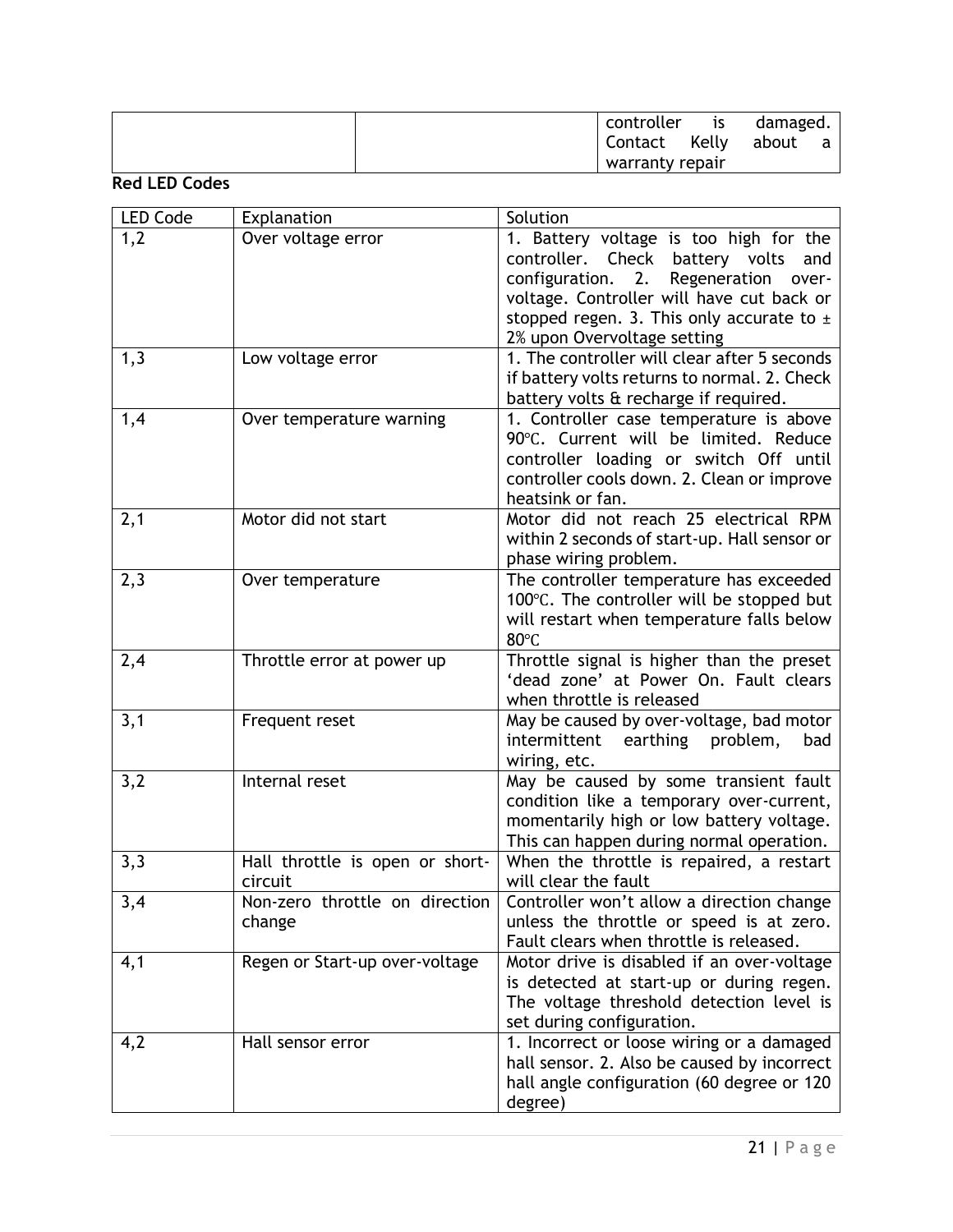| 4,3                                                                                         | Motor over-temperature | Motor temperature has exceeded the<br>configured maximum. The controller will<br>shut down until the motor temperature<br>cools down. |
|---------------------------------------------------------------------------------------------|------------------------|---------------------------------------------------------------------------------------------------------------------------------------|
| The Red LED flashes once at power on as a confidence check and then normally stays Off. "1, |                        |                                                                                                                                       |
|                                                                                             |                        |                                                                                                                                       |
| 2" means the Red flashes once and after a second pause, flashes twice. The pause time       |                        |                                                                                                                                       |
| between multiple flash code groups is two seconds.                                          |                        |                                                                                                                                       |

# **ADDITIONAL PRECAUTIONS REGARDING ELECTRICAL COMPONENTS**

### **WARNING**

Using a damaged battery or charger can create additional bike damage or a fire hazard. Stop using your battery and charger and contact Bowhead immediately if any of the following occur:

(1) Your charger's flexible power cord or output cable or any of the electrical cables on your bike is frayed, has broken insulation, or any other signs of damage,

(2) Your battery or charger is physically damaged, non-functional, or performing abnormally, (3) Your battery or charger experienced a significant impact from a fall or crash, with or without obvious signs of damage, or

(4) Your charger becomes too hot to touch (it is designed to get warm with normal use), makes a funny smell, or shows other signs of overheating.

Store any damaged battery or charger in a safe location and, as soon as possible, recycle or otherwise dispose of it according to local rules. Contact Bowhead if you have any questions or to purchase a compatible replacement battery or charger.

# **LEG STRAP USAGE**



Ensure the logo is facing outward and thread through the slot in the plastic footrest spacer.

Thread the end around both of your legs and then through the buckle.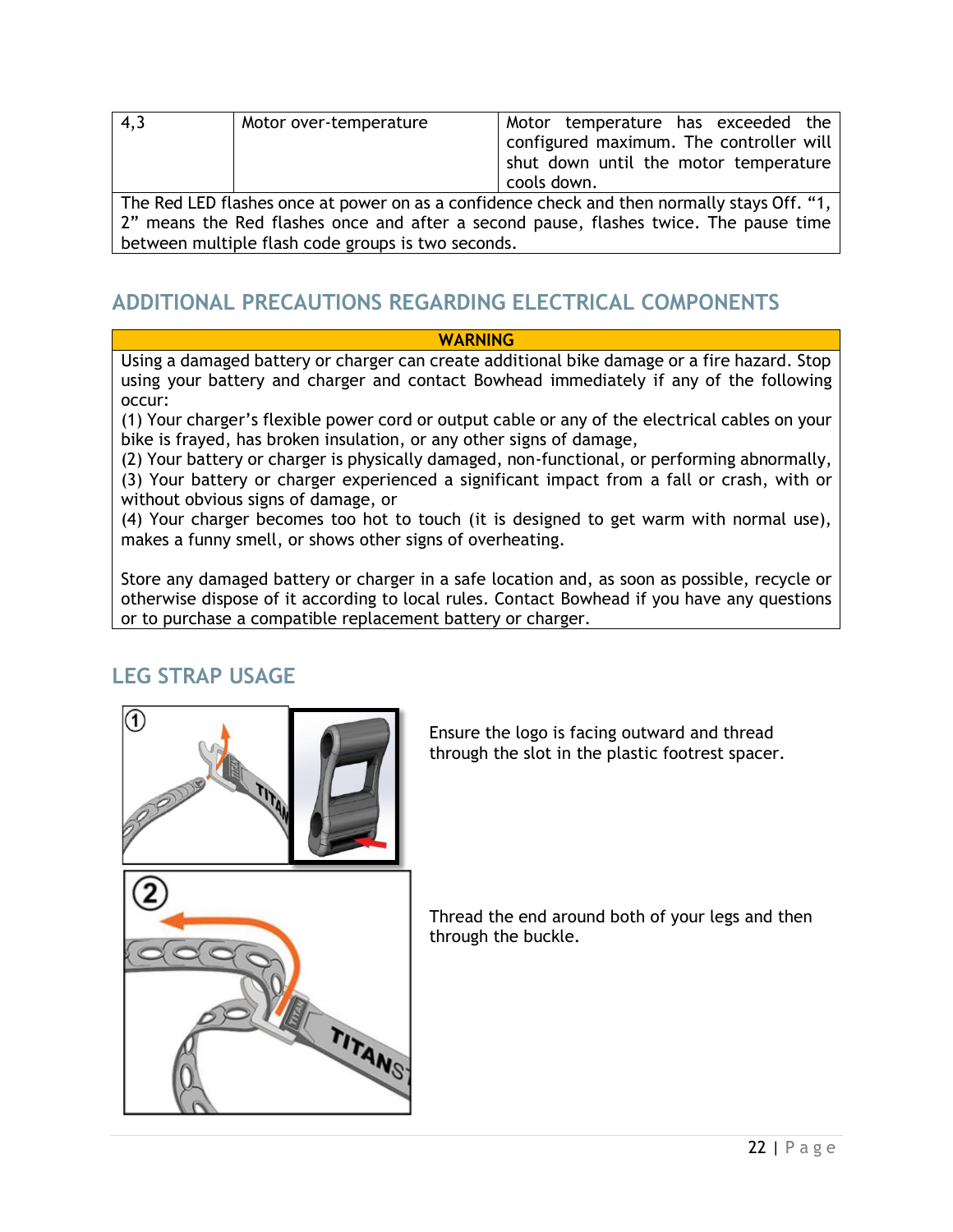

Stretch and secure the strap over flange. The tension in the strap is what secures it in place.

# **BIKE RANGE**

The range on one charge strongly depends on several circumstances, such as (but not limited to):

- Weather conditions such as ambient temperature and wind;
- Road conditions such as elevation and road surface;
- Bike conditions such as tire pressure and maintenance level;
- Bike usage such as acceleration;
- Rider and luggage weight;
- Charge and discharge cycles.

# **PARKING, STORAGE, AND TRANSPORT**

Please follow these tips to ensure your bike is well cared for when you are not using it.

### **Parking and storage**

- Park in accordance with local rules and regulations if you are in a public place.
- Park indoors whenever possible. If you must park outdoors in rain or wet conditions, do not do so for an extended period, and afterward park in a dry location to allow the bike systems to dry out. When any bike is exposed to wet conditions, it will need a more frequent maintenance schedule to prevent rust and corrosion and to ensure all systems work safely. See "Guard against rust, corrosion, and electrical damage" on page 19 for more information.
- Avoid parking or storing your bike in direct sunlight and/or excessive heat, such as inside of a parked car on a hot day.
- Switch the power and any lights off to conserve battery power. Remove the key from the bike and remove the battery and bring it with you for security.
- Lock up your bike to reduce risk of theft.

# **Transporting**

- When pushing or carrying the bike, turn off the throttle to avoid accidental acceleration from the motor, e.g. by mistakenly twisting the throttle.
- Only use racks (i.e., a bike rack for your car or other vehicle) designed for the size and weight of your bike. Pay particular attention to whether the rack can accommodate the width of your bike tires.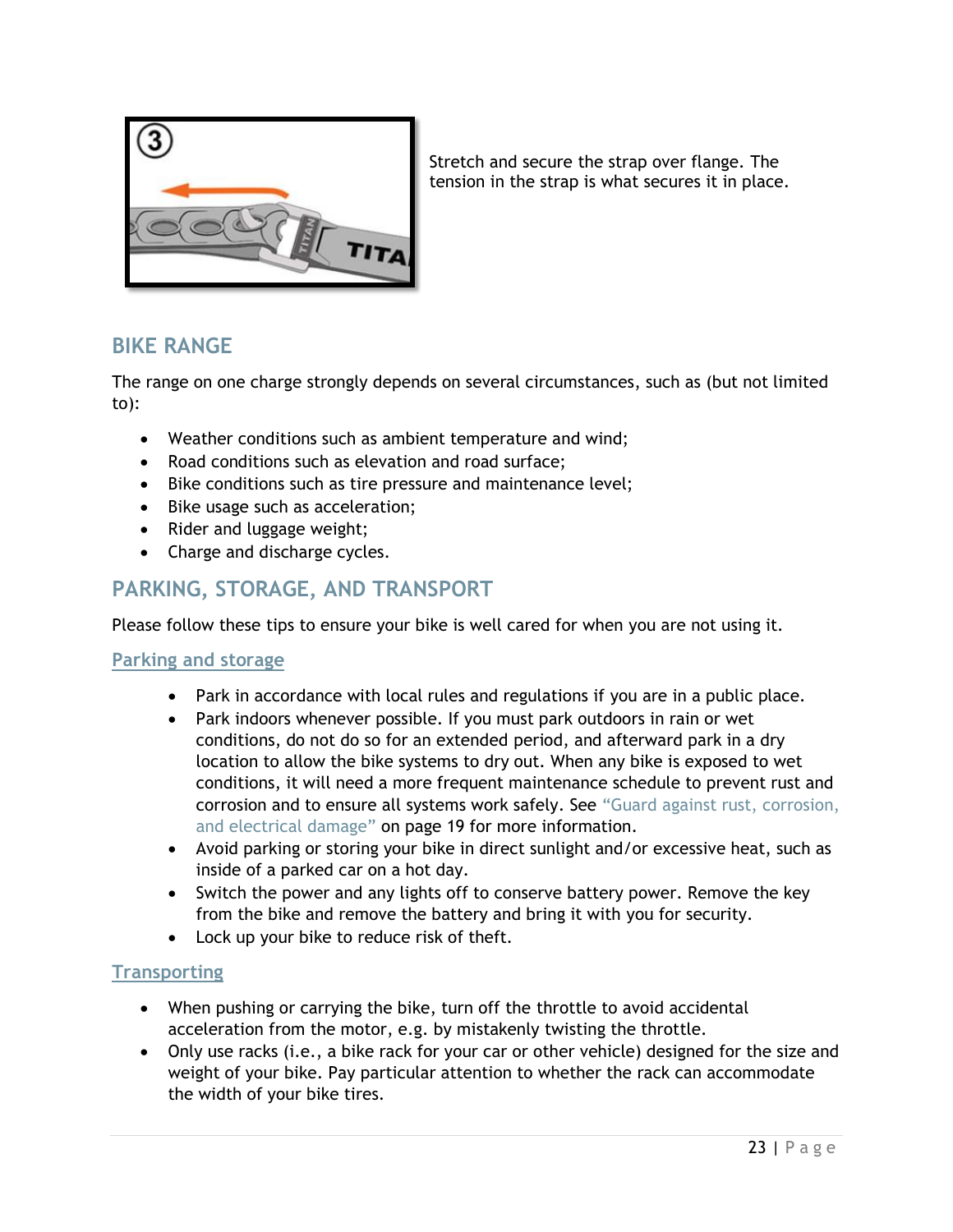- When carrying your bike on a rack for transport, remove the battery, and place/wrap it securely inside your vehicle, making sure it can't roll around and that its plugs and connectors are protected. This will reduce the weight of the bike, make lifting and loading it easier, and keep your battery safer.
- Do not leave a battery in direct sunlight or any location that is or may become excessively hot or cold, like a parked car, for extended periods.
- Before using public transportation—buses, trains, etc.—to transport your bike, check with the relevant transportation authority for any rules governing weight limits, tire widths, lithium-ion batteries, or any other rules that might pertain to bikes.
- <span id="page-23-0"></span>• Avoid transporting bike(s) from Bowhead on a vehicle rack during rain, which may cause water damage to the electrical components and affect warranty. Contact Bowhead Customer Support if you have questions.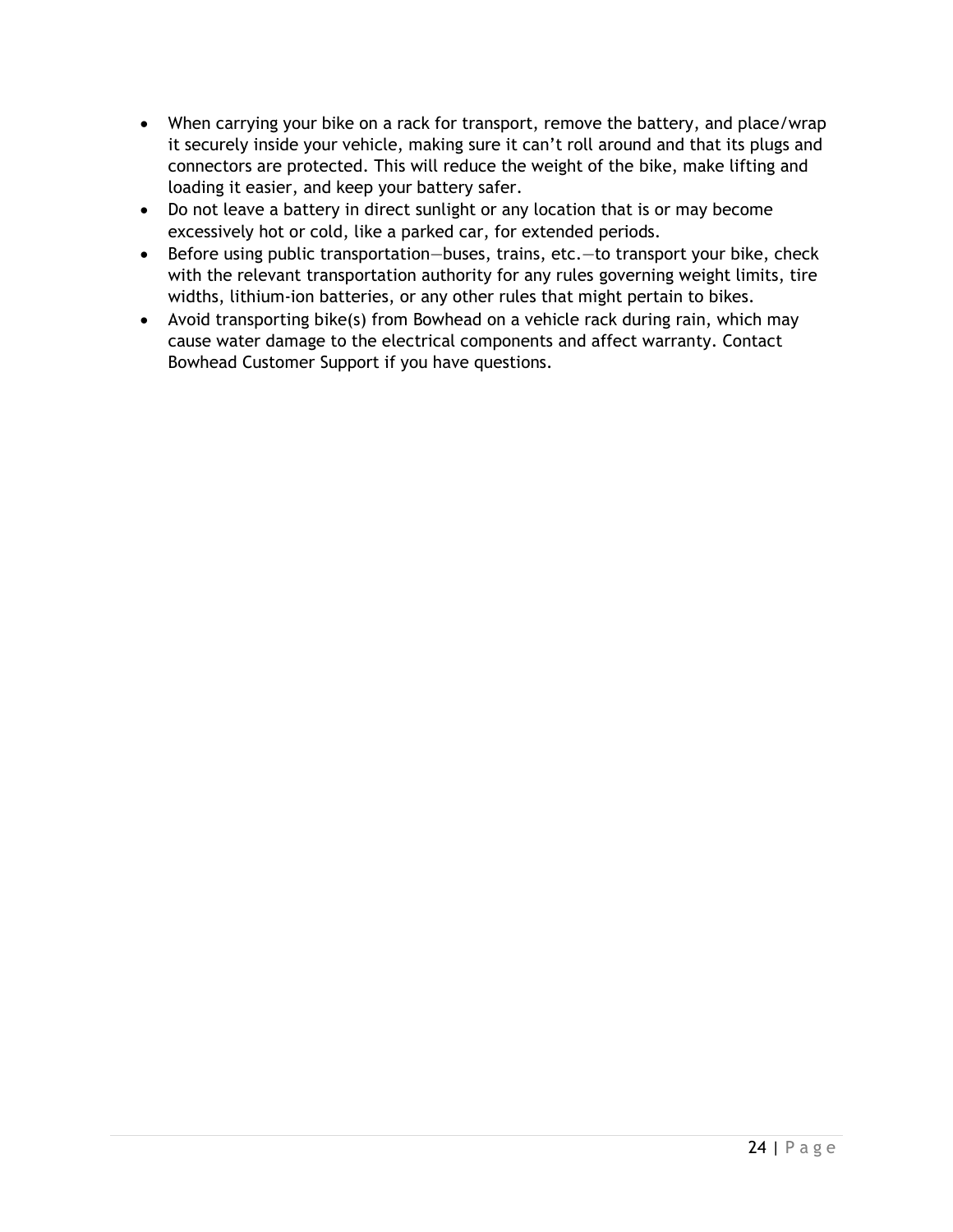# **Maintenance**

To ensure safe riding conditions you must properly maintain your bike. Follow these basic guidelines to ensure your bike is safe and fun to ride.

Check and service your bike regularly. On any bike, certain parts need to be replaced periodically due to wear, and sometimes parts become damaged for various reasons. Check your bike before each ride by following the directions in "Safety checklists" on this page. Have your bike regularly serviced by a certified, reputable bike mechanic. See "Recommended service intervals" on page 27 for more information. Components of the Bowhead REACH are subject to higher wear when compared to bikes without power assistance. This is because the REACH can travel at higher average speeds than regular bicycles and has a greater weight. Higher wear is not a defect in the product and is not subject to warranty. Typical components affected are the tires, brake pads and rotors, bushings, spokes, wheels, and the battery. If you need to replace a part on your bike, visit [www.bowheadcorp.com.](http://www.bowheadcorp.com/) If you want something that is not listed there, contact Bowhead Customer Support. Be extremely careful about using parts or accessories that Bowhead has not tested for safety and compatibility with your specific bike model.

### **WARNING**

Using aftermarket accessories or components (trailers, stands, vehicle racks, etc.) that have not been tested by Bowhead for safety and compatibility with your specific bike may void your warranty, create an unsafe riding condition, result in bike/property damage, or cause serious injury or death. If you use replacement parts or accessories not tested or attempt to modify your bike in any way not recommended by Bowhead, you do so at your own risk.

# **SAFETY CHECKLISTS**

# **Before your first ride**

- Make sure handlebar cables were routed correctly when the handlebar was installed. Turn the handlebar fully to the left and right and make sure this doesn't pull any of the cables or wires taut.
- Check that the cable connectors on the bike are all plugged in securely and that nothing loosened in shipping.
- Check the brake functions per the directions in "Tire and wheel care" on page 23 but note that brakes can rub a little the first few times you ride. This is okay and normal; any squeak or noise should go away with use. Check everything on the "Before every ride" list below.

# **Before every ride**

Before every ride or every **40–72 km (25–45 miles**), follow the safety checklist in the table below. If you find anything amiss with your bike, don't ride it until you're sure it's fixed. Consult a local, certified, and reputable bike mechanic or call Bowhead Customer Support if you have any questions.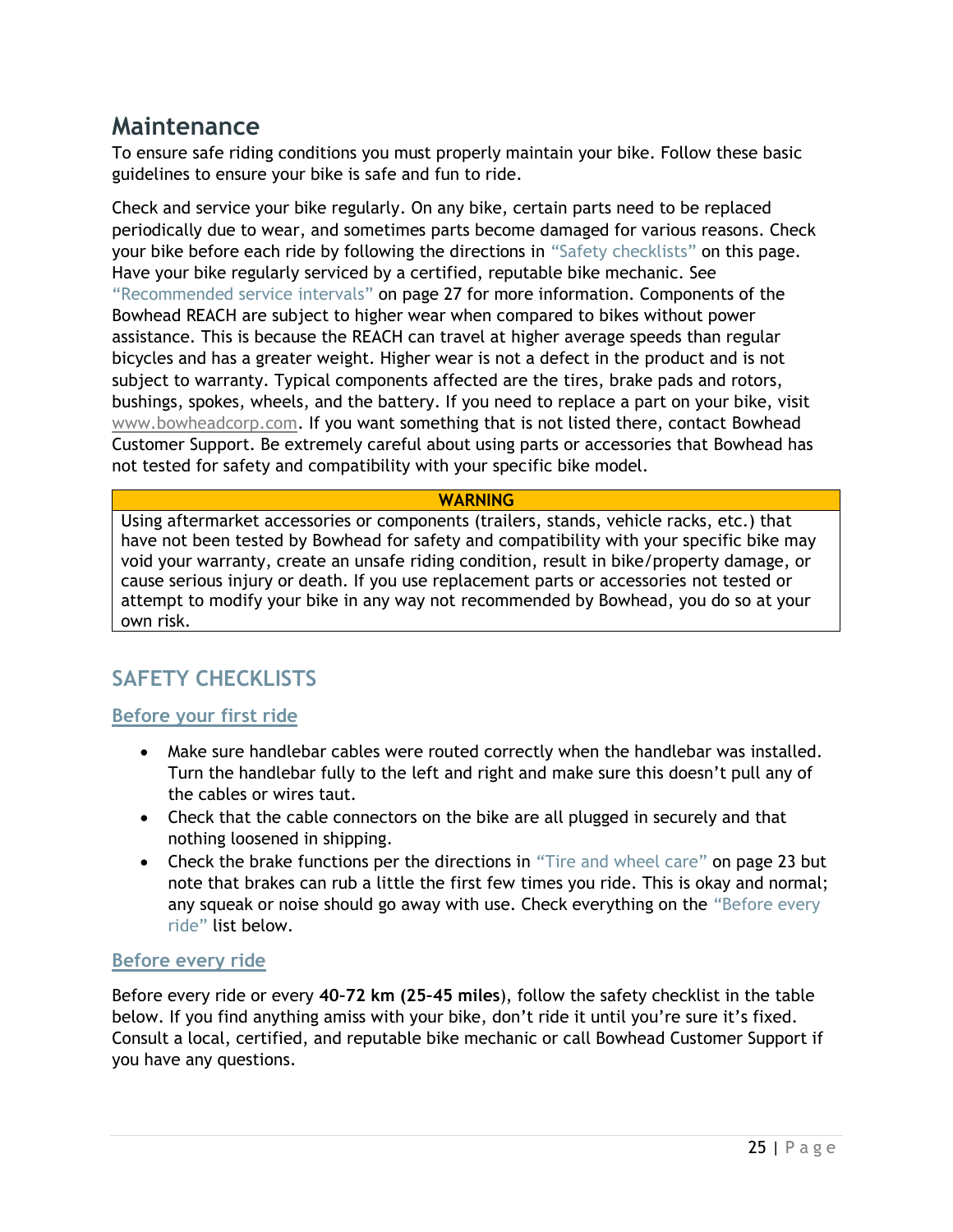### **Fasteners**

- Ensure all fasteners are correctly tightened according to the specifications in "Tools and recommended torque values" on page 10-12.
- Check that the fasteners on any accessories you've added are properly tightened according to the manufacturer's instructions.

### **Brake system**

- Check brake pads and ensure the brake pad material isn't thinner than the backing plate it attaches to.
- Ensure brake pads are correctly positioned in relation to the brake rotors.
- Ensure brake cables are lubricated, correctly adjusted, and show no obvious wear.
- Ensure brake levers are properly positioned and tightly secured to the handlebar.
- Use the techniques in "Checking brakes" on page 29 to test the brake levers, and brakes.

### **Wheels & Tires**

- Ensure tires are holding air and inflated to within the recommended limits displayed on the tire sidewalls.
- Ensure tires have good tread, have no bulges or excessive wear, and are free from any other damage.
- Ensure rims run true and have no obvious wobbles, dents, or kinks. Contact Bowhead for support if unsure how to perform.
- Check each wheel spoke. If any are loose or broken, seek help from a certified, reputable mechanic.
- Check the rear axle on the rear wheel to ensure it is correctly tightened with the axle pin securing it in place (see "Tools and recommended torque values" on page 12).

### **Steering**

- Ensure the handlebar and stem are correctly aligned, adjusted, and tightened for proper steering.
- Perform a handlebar twist test to ensure the stem clamp bolt is secure. See "Handlebar twist test" on page 31.
- Ensure the handlebar is set correctly in relation to the wheels and the direction of travel.
- Ensure the handlebar grips are secure and undamaged.

### **Bearings & Bushings**

- Check that headset, wheel, suspension bearings are lubricated, run freely, and display no excess movement, grinding, or rattling.
- Check that the front articulation and steering bearing are intact and display no obvious signs of damage or excess wear.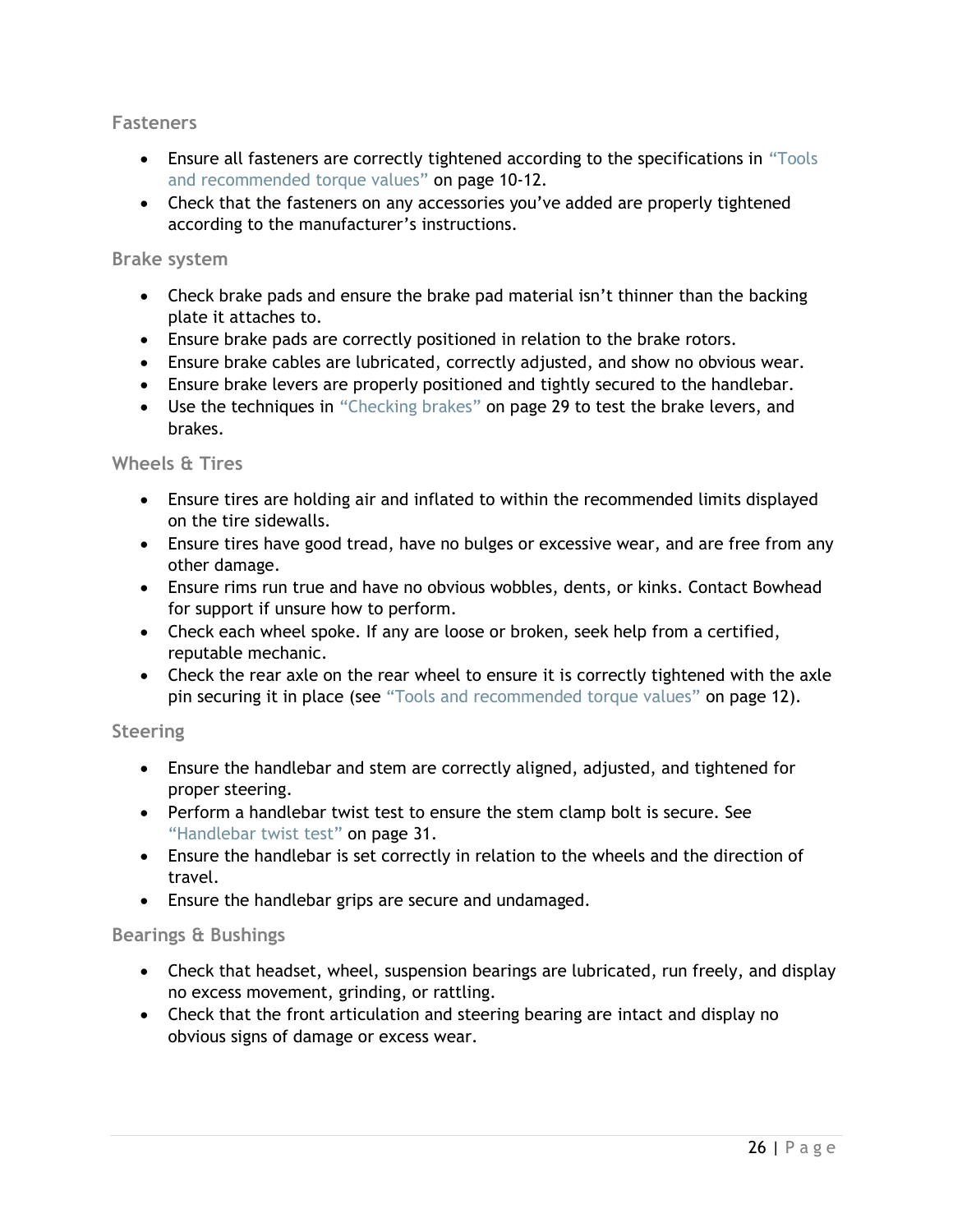### **Battery**

- Ensure the battery is charged.
- Ensure there is no damage to the battery.
- Lock the battery to frame and check that it is secured using the locking pin.
- Ensure the battery voltage on the LED display reads a full chare of **83-84V**.

### **Cables**

- Look over electrical cable connectors to make sure they are fully seated and free from debris or moisture.
- Check cables and cable housing for obvious signs of damage.
- Ensure cables are secured away from moving parts.

# **Accessories & safety gear**

- Ensure all accessories and components installed on the bike are properly secured and functioning according to their manufacturer's specifications.
- Check all safety gear, clothing, cargo, and accessories for loose or potentially loose straps/elements and secure them.
- Ensure rider is wearing a helmet and other required riding safety gear and inspect these items for signs of damage.

### **WARNING**

Riding your bike when any component's useful life is surpassed can cause that component to fail, resulting in loss of control, serious injury, or death. Pay attention to signs of wear such as cracks, scratches, component colour change, and operational changes that could indicate a component needs replacing. Before each ride, check your bike using the "Safety checklists" on the previous page. Perform regular maintenance according to "Recommended service intervals" on the next page. If you are not sure you have the experience, skills, and tools to perform safety checks and regular maintenance, consult a local certified, reputable bike mechanic for help, or contact Bowhead.

# **After every ride**

- Store your bike and battery in a dry location and take other sensible precautions as described in "Parking, storage, and transport" on page 23.
- Guard against damage from the elements by following the recommendations in "Guard against rust, corrosion, and electrical damage" on page 19.
- Charge your battery in a temperature-controlled location between **10° C–25° C (50° F–77° F)** and follow the other charging recommendations in "Before you charge" on page 15.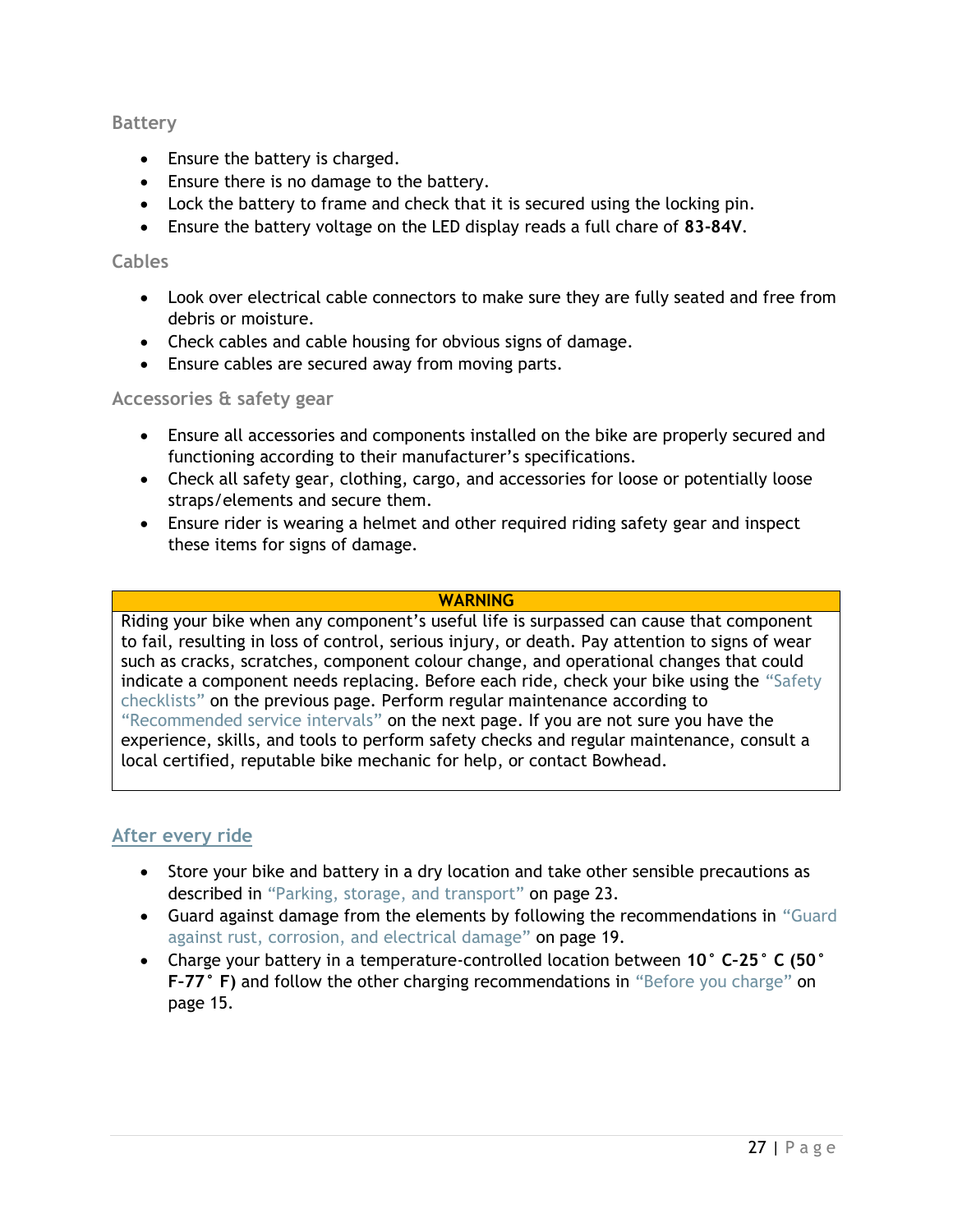# <span id="page-27-0"></span>**Recommended Service Intervals**

Regular maintenance of any bike is key to ensuring the best possible performance and reducing wear and tear on systems. Ideal service intervals vary depending on use conditions. We generally recommend inspections, service, and necessary replacements be performed at the time and distance intervals described below, but you should have your bike serviced more frequently if you ride aggressively, with heavy payloads, or in harsh conditions. Have your bike inspected immediately if you notice problems or your bike has been involved in a fall or other accident.

#### **WARNING**

Have your bike inspected by a certified, reputable bike mechanic after any fall, crash, or accident, as these can cause damage (visible or internal/not readily apparent), make your bike unsafe, and lead to serious injury or death. Be particularly cautious about using a battery that has experienced a significant impact from a fall or crash; a damaged battery may not show external signs of damage. Using a damaged battery or charger can create additional bike damage or a fire hazard. For more information, see "Battery information" on page 9.

# **AFTER BREAK-IN PERIOD OF 80–160 KM (50–100 MILES)**

**Inspect**

- o Check all cables and the chain for stretch.
- o Check spoke tension and the trueness of the wheels.
- $\circ$  Check all bolted connections for loosening and ensure they are tightened to recommended torque values (see "Tools and recommended torque values" on page 10-12).

**Service**

 $\circ$  Have a certified, reputable bike mechanic perform a thorough tune-up.

#### **WARNING**

Certain components can stretch or loosen during any bike's break-in period, which can lead to component failure and potential injury or death. Be sure to have a certified, reputable bike mechanic perform a thorough tune-up after this break-in period or sooner if you notice any problems or ride aggressively, with heavy payloads, or in harsh conditions.

# **WEEKLY, 160–320 KM (100–200 MILES)**

**Inspect**

- o Check hardware for proper torque—see "Tools and recommended torque values" on page 10-12.
- $\circ$  Check drivetrain for proper alignment and function (including chain, freewheel, chainring, and idler gear).
- $\circ$  Check wheel trueness and spoke tension, and check for quiet wheel operation (without spoke noise).
- o Check tire pressure for adequate setting.
- o Check frame for any damage.

**Service**

 $\circ$  Clean frame by wiping frame down with damp cloth. If needed, adjust the brake cable tension.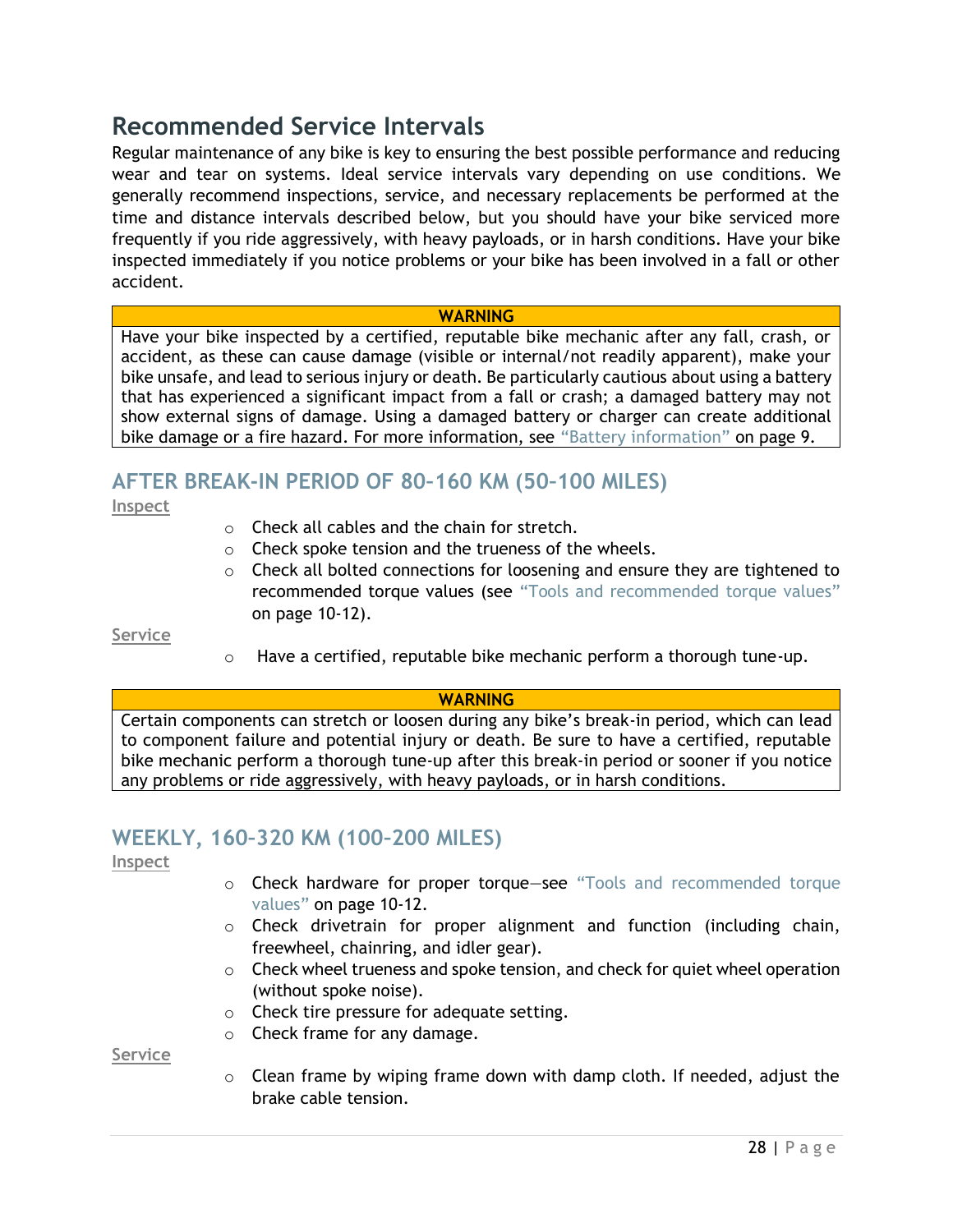$\circ$  Clean and grease the chain.

#### **Replace**

 $\circ$  Replace any components confirmed to be broken or damaged beyond repair by Bowhead Customer Support or a certified, reputable bike mechanic.

# **MONTHLY, 400–1200 KM (250–750 MILES)**

#### **Inspect**

- o Check brake pad alignment and brake cable tension.
- o Check chain stretch.
- o Check chain alignment and drivetrain functioning.
- o Check brake cables for corrosion and fraying.
- $\circ$  Check wheel trueness and spoke tension, and check for quiet wheel operation (without spoke noise).
- o Check tire pressure for adequate setting.

#### **Service**

- o Clean and lubricate drivetrain.
- $\circ$  Clean brake cables. Tension spokes and true wheels if any loose spokes are found.
- o Optional: Balance the battery. This is not necessary if you've been charging your battery after nearly every use and haven't been storing it long term. See "Balancing the battery" on page 16 for more information.

#### **Replace**

- o Replace brake cables if necessary.
- $\circ$  Replace brake pads if necessary (typically when the pad material is thinner than the backing plate).

# **EVERY 6 MONTHS, 1200–2000 KM (750–1250 MILES)**

#### **Inspect**

- o Inspect drivetrain (chain, chainring, freewheel, and idler gear).
- o Inspect all cables and housings.

#### **Service**

- o Standard tune-up by certified reputable bike mechanic.
- o Grease required components.
- o Check tire pressure for adequate setting.

**Replace**

- o Replace brake pads.
- o Replace tires if necessary.
- o Replace cables and housings if necessary

# **CHECKING BRAKES**

All vehicles, including your REACH, need reliable brakes. Test your brake levers, and brakes for proper functioning before every ride. If anything seems wrong, take your bike to a local, certified, and reputable bike mechanic, or refer to our Bowhead Customer Support (https://www.bowheadcorp.com/contact).

1. Test the brake levers.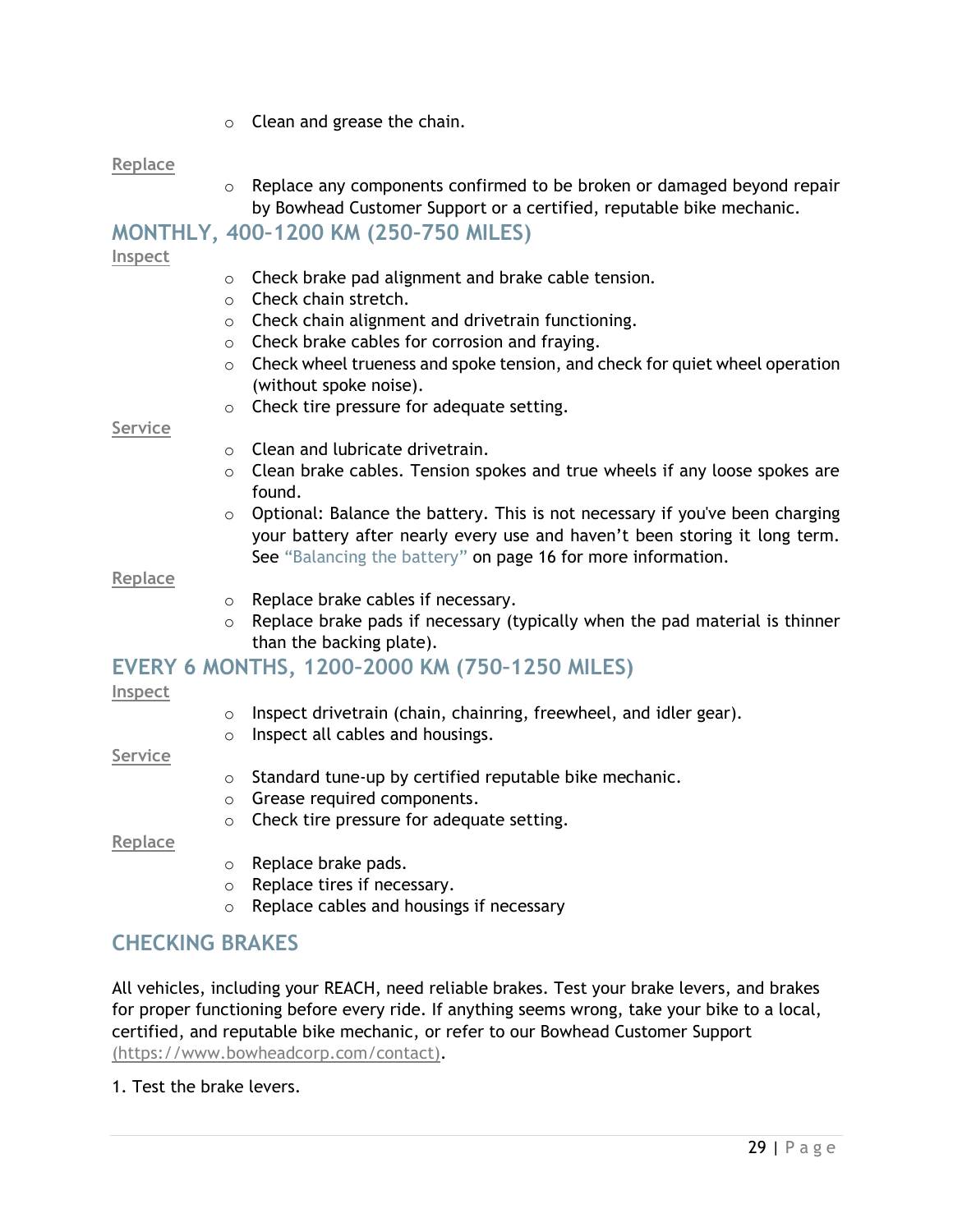a. Fully squeeze each lever and ensure neither the front nor rear brake lever touch the handlebar grips.

b. Ensure both brake levers are properly lubricated. If they are, they will be reasonably easy to squeeze without feeling as though there's grit in the mechanism, and when you release them, they will immediately go back to their original position.

c. Make sure each lever is properly oriented and firmly secured to the handlebar.

2. Test each brake.

a. Squeeze the left brake lever to lock the front brake, and then try to push the bike forwards using the handlebar. The front wheel should not spin.

b. Squeeze the right brake lever to lock the rear brake. Again, push against the handlebar to try moving the bike forwards. The rear wheel should not spin.

*NOTICE* The left and right brake levers on the handlebar may actuate EITHER the front or rear brake depending on customer location and preference. Keep this in mind when performing the brake test and contact Bowhead if you have any questions.

#### **Do not touch the brake rotor**

#### **WARNING**

Touching the brake rotor, which has sharp edges and can get extremely hot while you're riding, can cause serious injury, slicing damage, or burns. The brake rotor heats up from normal friction when the brake pads press against the brake rotor to slow or stop the bike. Touching the brake rotor with bare skin can also transfer natural oils to the rotor, which can decrease braking performance. Do not touch the brake rotor, especially when it is in motion or after you've been riding your bike. Touch the brake rotor only for necessary maintenance when it is cool, not moving, and while you are wearing gloves or using other appropriate protective equipment.

# **TIRE AND WHEEL CARE**

The Bowhead REACH uses 2x 20'' front wheels and a 26'' rear wheel with inner tubes. The tires are designed for durability and safety for regular mountain biking activities. Wheels and tires need to be checked before each use for proper condition. Always replace tires and inner tubes with punctures, cuts, bulges, damage, or excessive wear before you ride.

### **Tire Inflation**

Inflate tubes and tires to within the pressure range printed on the tire sidewall. For additional information about tire pressure, please consult our customer support at [service@bowheadcorp.com.](mailto:service@bowheadcorp.com)

#### **WARNING**

Underinflating your tires can result in loss of control. Overinflating can make tires burst. Either scenario can lead to serious injury or death. Always maintain the correct air pressure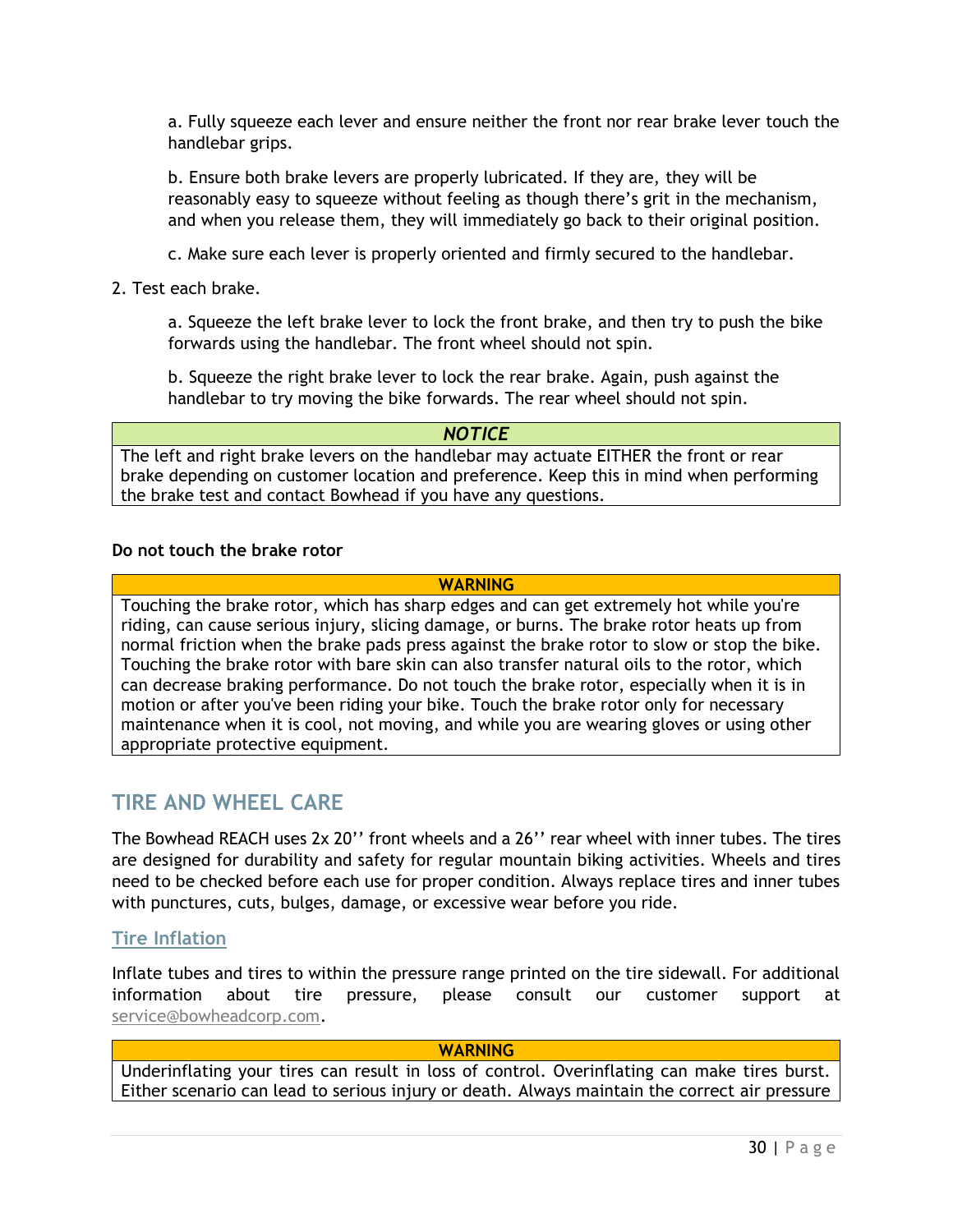of your tires, which is listed on the tire's sidewall, and use a regulated air source with pressure gauge so that you can measure pressure accurately.

# **Tire Replacement**

All tires can and do get flats from punctures, pinches, impacts, and other causes. If you get a flat tire or can see evidence of tire wear, you must replace your tires and/or tubes before operating the bike again. Otherwise, you risk bike/property damage, serious injury, or death.

#### **CAUTION**

Removing a tube from your wheel rim before the air has been released from it can cause the tube to burst, potentially causing serious injury. Always release air pressure before removing your tube.

#### **WARNING**

Aftermarket tires or inner tubes not provided by Bowhead may not be compatible with your wheels or the performance requirements of your REACH. Such tires can fail or create unsafe riding conditions, causing serious injury or death. Always use replacement tires and tubes that are sized to be compatible with your bike. For safety, and if required by law, ensure replacement tires have sufficient reflective sidewall striping.

For more information on tire or tube replacement or about tire inflation please contact Bowhead Customer Support at [service@bowheadcorp.com](mailto:service@bowheadcorp.com) or visit [www.bowheadcorp.com/contact.](http://www.bowheadcorp.com/contact)

# **HANDLEBAR TWIST TEST**

**WARNING**

An improperly secured wheel and/or handlebar stem can cause loss of control, accidents, serious injury, or death.

Check that the front wheel and handlebar stem are properly secured during assembly and before each ride.

1. **Brace the front wheels**. Stand at the front of the bike, facing the handlebar, and brace the front wheels between your feet and lower legs.

2. **Try to twist the handlebar.** Hold both handlebar grips and push forward with one hand while pulling back with the other. Push and pull at the same time with about **20 lb of force** with each hand.

3. **Ensure the handlebar and wheel stay properly aligned.** The handlebar and handlebar stem should be tightly secured perpendicular to the front wheels.

4. **Repeat the twist test pulling/pushing with the opposite hands**, using about **20 lb of force** pushing with one hand and 20 lb of force pulling with the other hand.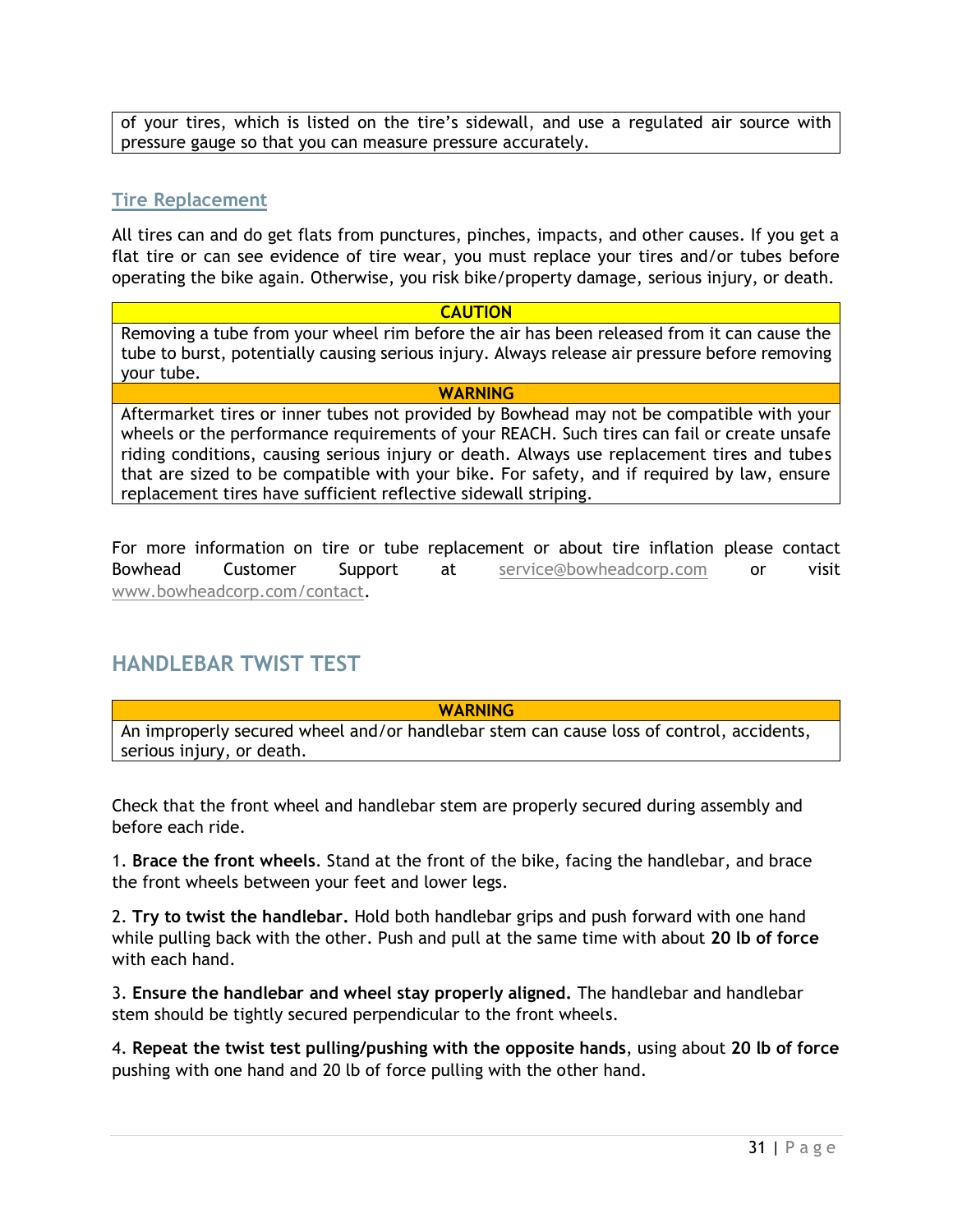5. **If needed, align the handlebar and stem, and torque the stem clamp bolts evenly.** Be sure to torque the stem clamp bolts evenly to the specification listed in "Tools and recommended torque values" on page 10. After torquing the stem clamp bolts to the proper specification, perform the twist test again. If the handlebar still moves, contact Bowhead Customer Support.

#### **WARNING**

<span id="page-31-0"></span>If you are not sure you have the experience, skills, and tools to correctly perform all steps to secure and verify the security of the handlebar, front wheel, and handlebar stem you MUST consult a certified, reputable bike mechanic to check your work and/or secure those components to the bike properly.

# **Safety**

We strongly advise you to strictly follow the recommended maintenance program outlined in your owner's manual.

# **SAFE RIDING GEAR**

Always wear a helmet, eye protection, gloves, long-sleeve shirt, long pants, over-the-ankle socks and elbow pads at all times. Protective gear reduces the chance of injury.

# **OPERATOR SAFETY**

**WARNING**

Serious injury or death can result if you do not follow these instructions and procedures.

Read this entire manual and all labels carefully. Follow the operating procedures described.

- Never allow anyone under the age of 16 to operate this bike.
- The rider must wear helmet, eye protection, gloves, long-sleeve shirt, long pants, over-theankle socks and lap belt at all times.
- Always keep both hands on the handlebar and both feet strapped during operation.
- Never permit a guest to operate this vehicle unless the guest has read this manual and all product labels.
- This vehicle is for off road use only. Never operate on public roads (unless marked for offroad use).
- Never consume alcohol or drugs before or while operating this vehicle.

• Never operate at excessive speeds. Always travel at a speed proper for the terrain, visibility and operating conditions, and your experience.

• Never attempt jumps or other stunts.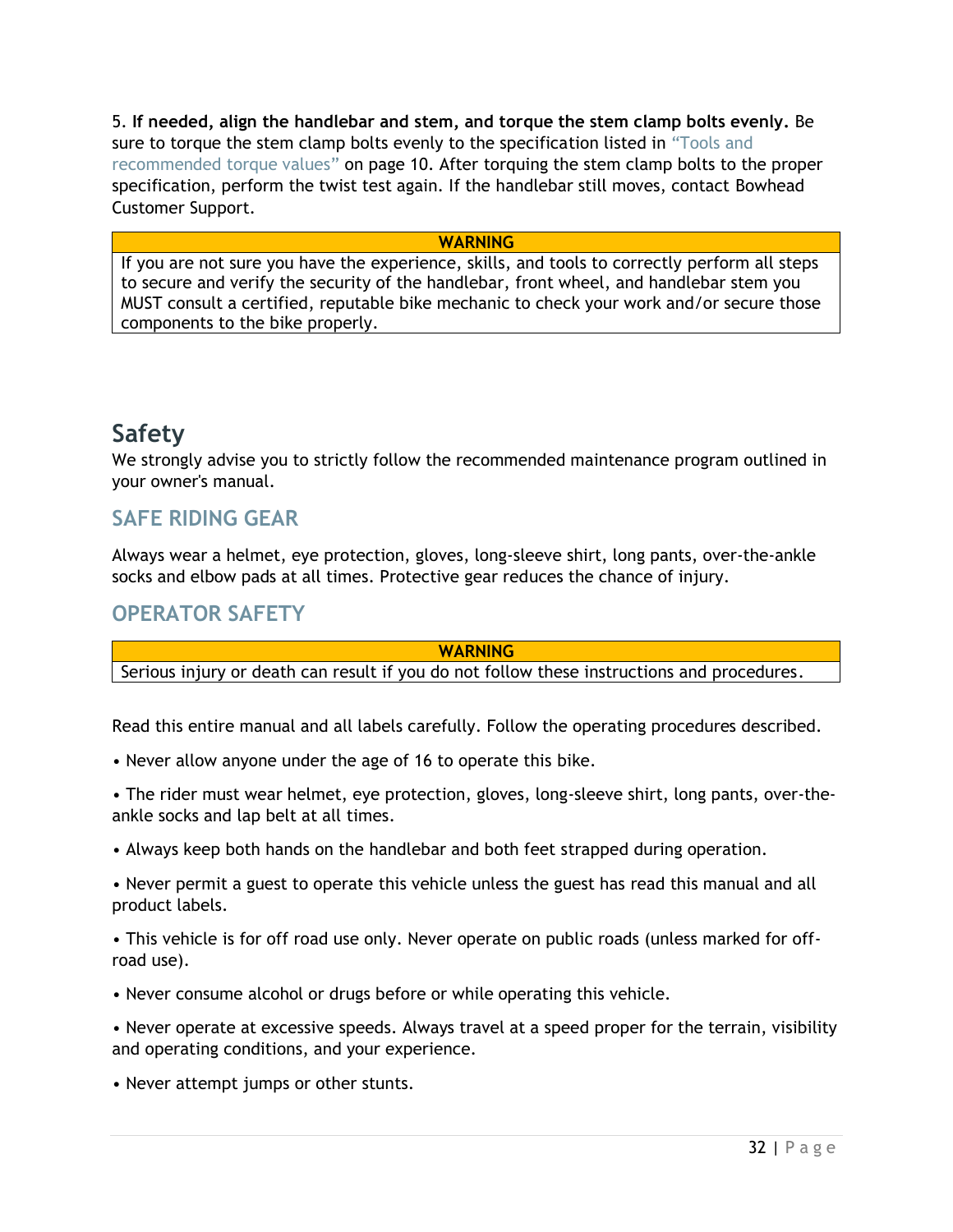• Always inspect the vehicle before each use to make sure it's in safe operating condition. Always follow the inspection procedures described in this manual.

• Always travel slowly and use extra caution when operating on unfamiliar terrain. Be alert to changing terrain.

• Never turn at excessive speeds.

• Always have this vehicle inspected by an authorized Bowhead employee, or other qualified technician, if it has been involved in an accident.

• Always use the proper size and type of tires specified in this manual. Always maintain proper tire pressure as specified on safety labels.

• Never modify this vehicle through improper installation or use of non-BOWHEAD approved accessories.

• Always remove the throttle key when the bike is not in use to prevent unauthorized use by someone under the age of 16 and proper training, or accidental starting.

# **EQUIPMENT MODIFICATIONS**

Your Bowhead REACH is designed to provide safe operation when used as directed. Modifications to your bike may negatively impact stability. Failure of critical machine components may result from operation with any modifications, especially those that increase speed or power. This vehicle may become less stable at speeds higher than those for which it is designed. Loss of control may occur at higher speeds. Do not install any non-Bowheadapproved accessory or modify the bike for the purpose of increasing speed or power. Any modifications or installation of non-Bowhead-approved accessories could create a substantial safety hazard and increase the risk of bodily injury. The Bowhead limited warranty on your bike will be terminated if any non-Bowhead approved equipment and/or modifications have been added to the bike. Use only Bowhead-approved accessories and familiarize yourself with their function and effect on the REACH. Use only Bowhead-approved accessories.

# **AGE RESTRICTIONS**

Operation is prohibited for anyone under 16 years of age.

# **OPERATING WITHOUT INSTRUCTION**

Operating this bike without proper instruction increases the risk of an accident. The operator must understand how to operate the bike properly in different situations and on different types of terrain. All operators must read and understand the owner's manual and all warning and instruction labels before operating the bike.

# **PROTECTIVE APPAREL**

Riding in this vehicle without wearing a helmet and protective eyewear and footwear increases the risk of a serious injury in the event of an accident. Operator must always wear a helmet that fits properly, gloves, long-sleeve shirt, long pants, over-the-ankle socks, and eye protection.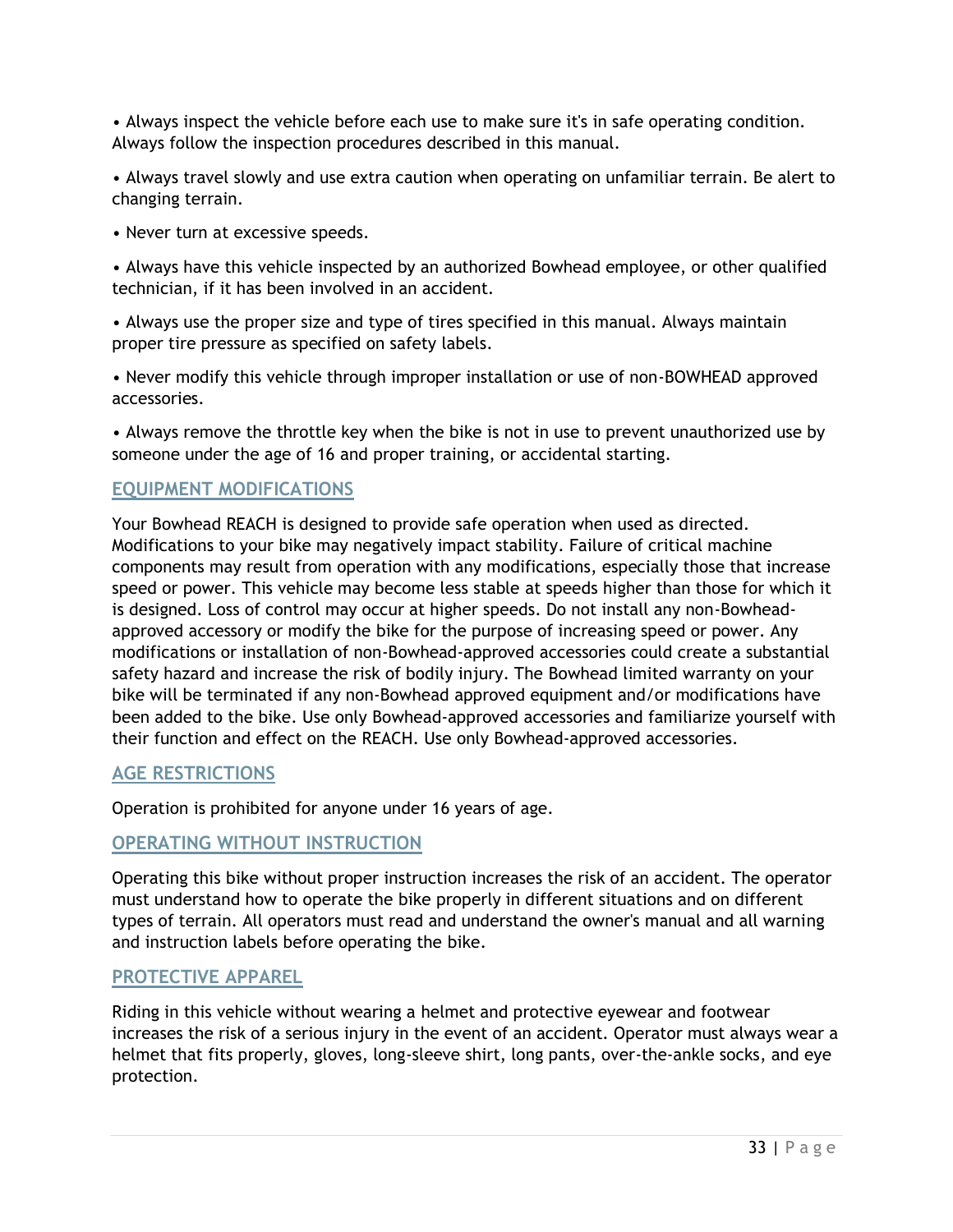# **USING ALCOHOL OR DRUGS**

### **WARNING**

Never consume alcohol or drugs before or while operating your bike. Operating this bike after consuming alcohol or drugs could adversely affect operator judgment, reaction time, balance and perception.

# **FAILURE TO INSPECT BEFORE OPERATING**

#### **WARNING**

Failure to inspect and verify that the bike is in safe operating condition before operating increases the risk of an accident. Always perform the Safety checklists outlined in the Maintenance chapter before each use of your REACH to make sure it's in safe operating condition. Always follow the inspection and maintenance procedures and schedules described in this owner's manual. See the Recommended Service Intervals chapter.

# **RECHARGING**

- Always turn off the ignition and remove your battery before recharging.
- Always exercise caution when unplugging electrical components and be sure to pull from the connector itself and not the wires.

#### **OPERATING WITH A LOAD**

Always follow these guidelines:

| UNDER ANY OF THESE CONDITIONS: | DO ALL OF THESE STEPS:               |
|--------------------------------|--------------------------------------|
| Operating in rough terrain     | 1. Slow down.                        |
| Operating over obstacles       | 2. Verify tire pressure.             |
| Climbing an incline            | 3. Use extra caution when operating. |
| <b>Towing</b>                  |                                      |

### **OPERATING A DAMAGED BIKE**

**CAUTION** Operating a damaged REACH can result in an accident. After any accident, have a qualified service dealer inspect the entire machine for possible damage, including (but not limited to) bushings, brakes, throttle, steering systems, and general bolt check.

# **OPERATING AT EXCESSIVE SPEEDS**

#### **CAUTION**

Operating the REACH at excessive speeds increases the operator's risk of losing control. Always operate at a speed that's appropriate for the terrain, the visibility and operating conditions and your skills and experience.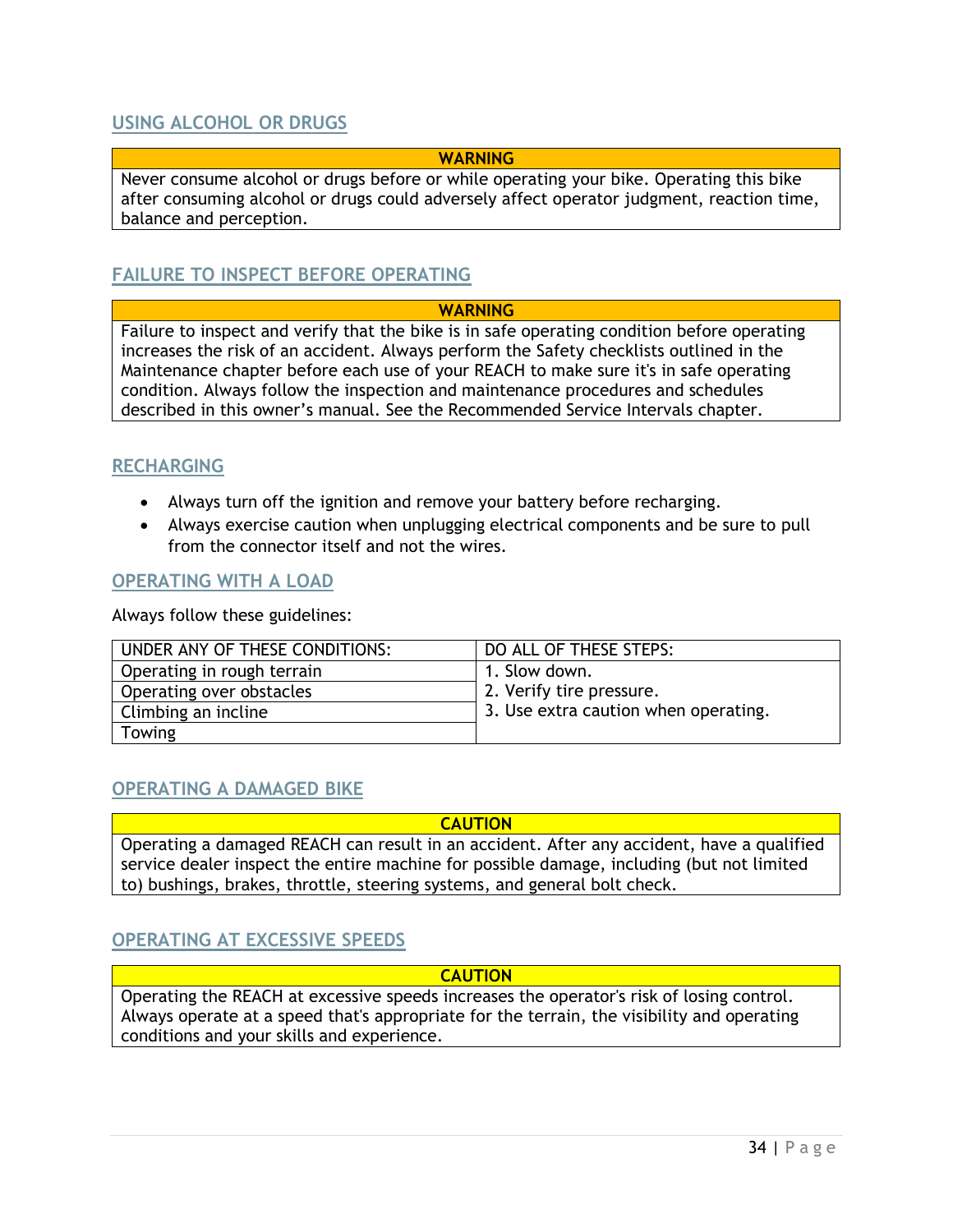# **OPERATING ON PUBLIC ROADS WARNING**

### **CAUTION**

Operating this bike on public streets, roads or highways could result in a collision with another vehicle. Never operate the REACH on any public street, road or highway, including dirt and gravel roads (unless designated for offhighway use).

### **TURNING IMPROPERLY**

Avoid sharp turns. Never turn while applying heavy throttle. Never make abrupt steering maneuvers. Practice turning at slow speeds before attempting to turn at faster speeds.

### **OPERATING IN UNFAMILIAR TERRAIN**

**CAUTION** Failure to use extra caution when operating on unfamiliar terrain could result in an accident. **CAUTION**

Unfamiliar terrain may contain hidden rocks, bumps, or holes that could cause loss of control or rollover.

Travel slowly and use extra caution when operating on unfamiliar terrain. Always be alert to changing terrain conditions.

# **SAFETY JUMPS AND STUNTS**

**CAUTION**

Exhibition riding increases the risk of an accident or rollover. DO NOT do power slides, "donuts", jumps or other driving stunts. Avoid exhibition riding.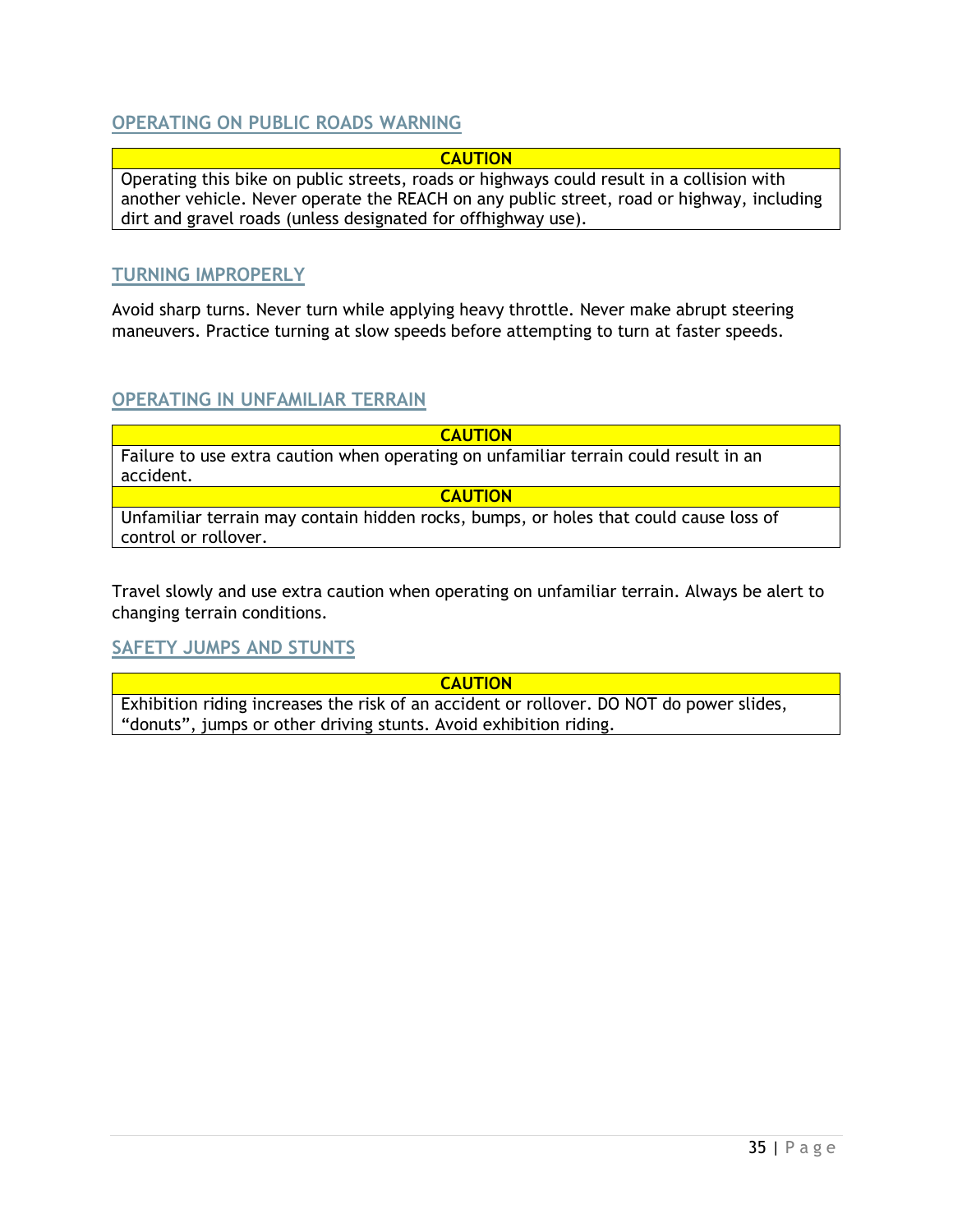# <span id="page-35-0"></span>**Troubleshooting**

| Problem         | <b>Description of Potential Cause</b> | <b>Most common solutions</b>                                                     |
|-----------------|---------------------------------------|----------------------------------------------------------------------------------|
| No power: Bike  | One or more of the connections may    | Check the throttle connection.                                                   |
| is not moving.  | be loose, not plugged in, or          | Check the battery/controller                                                     |
|                 | damaged.                              | connection.                                                                      |
|                 |                                       | Unplug and re-plug all connections if                                            |
|                 |                                       | necessary.                                                                       |
|                 |                                       | Test the battery with a multi-meter to                                           |
|                 |                                       | determine voltage                                                                |
|                 | Battery has been drained to unsafe    |                                                                                  |
|                 | levels.                               |                                                                                  |
| The LED on the  | Is the battery fully charged?         | If the battery is fully charged, the LED                                         |
| charger does    |                                       | on the battery charger turns off, but                                            |
| not illuminate. |                                       | this is not a malfunction. Disconnect                                            |
|                 |                                       | and then reconnect the power plug of<br>the charger, and then repeat the         |
|                 |                                       | recharging operation. If the LED on the                                          |
|                 |                                       | charger still does not illuminate,                                               |
|                 |                                       | contact the place of purchase.                                                   |
|                 |                                       |                                                                                  |
|                 | Is the recharging plug of the charger | Check the connection for any foreign                                             |
|                 | securely inserted into the battery?   | objects before reinserting the charging                                          |
|                 |                                       | connector. If there is no change,<br>contact the place of purchase.              |
|                 |                                       |                                                                                  |
|                 | Is the charger fuse switch flipped to | Flip the fuse switch on the side on the                                          |
|                 | the correct voltage?                  | charger.                                                                         |
| The battery     | Charger not well connected            | Adjust the connections                                                           |
| won't charge.   |                                       |                                                                                  |
|                 | Charger damaged                       | Replace                                                                          |
|                 | Battery damaged                       | Disconnect and store battery in a safe                                           |
|                 |                                       | location and recycle or dispose of as                                            |
|                 |                                       | soon as possible according to local rules.                                       |
|                 |                                       | Contact Bowhead customer support to                                              |
|                 |                                       | replace battery.                                                                 |
|                 |                                       |                                                                                  |
|                 | Wiring damaged                        | Repair or replace                                                                |
|                 |                                       |                                                                                  |
|                 | Charge fuse issue                     | Replace the 5A charge fuse                                                       |
| Reduced range.  | Low tire pressure                     | Inflate tires to recommended PSI                                                 |
|                 |                                       | Charge battery                                                                   |
|                 | Low battery                           |                                                                                  |
|                 | Battery discharged for long period    | Balance the battery (see "Balancing the<br>battery" on page 16); contact Bowhead |
|                 | without regular charges               | Customer Support if range decline                                                |
|                 |                                       | persists                                                                         |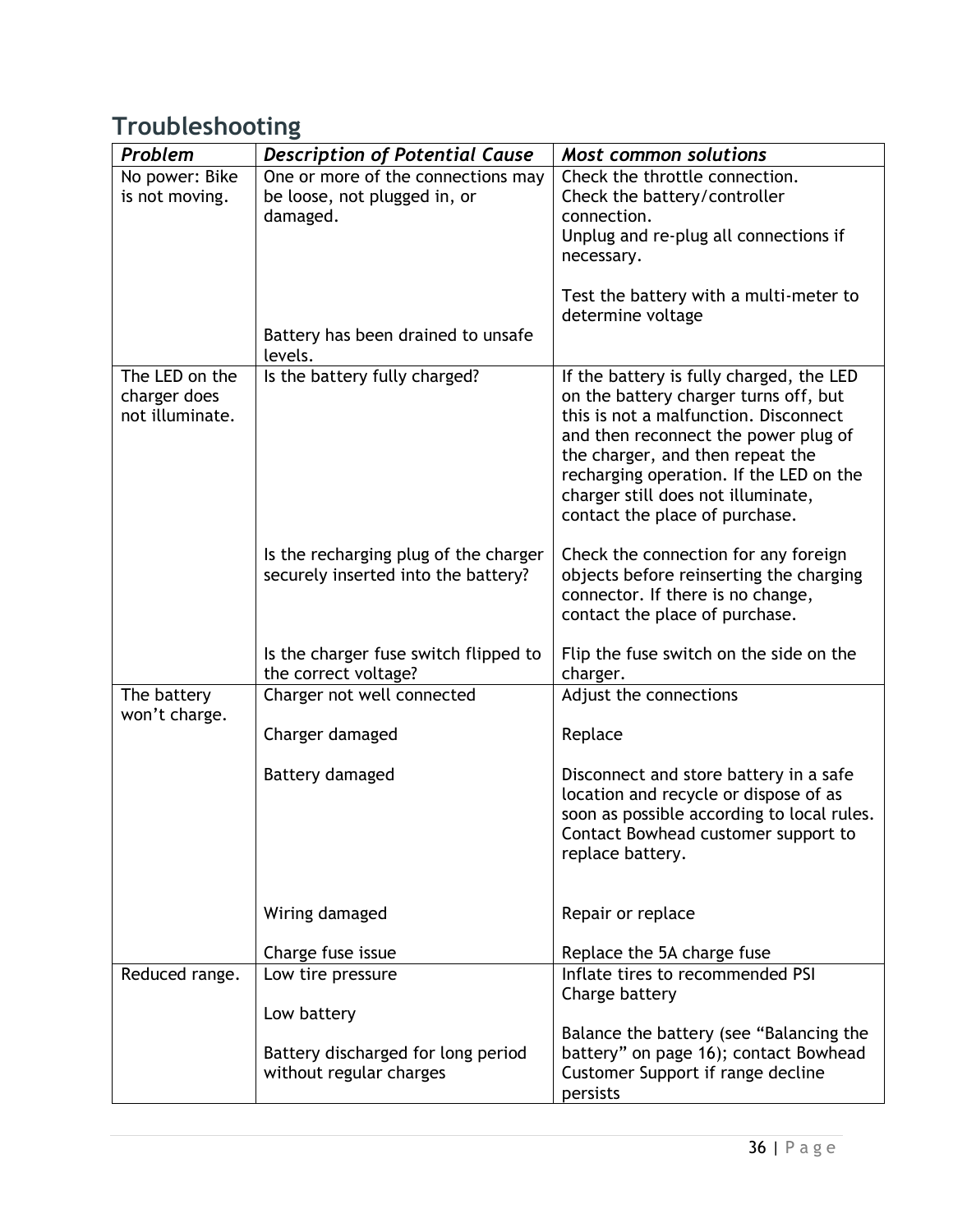|                              | Faulty, damaged, or aged battery | Contact Bowhead Customer Support to<br>replace battery. Disconnect and store<br>damaged battery in a safe location and<br>recycle or dispose of as soon as possible<br>according to local rules |
|------------------------------|----------------------------------|-------------------------------------------------------------------------------------------------------------------------------------------------------------------------------------------------|
|                              | Brakes rubbing                   | Adjust the brakes                                                                                                                                                                               |
| Irregular<br>acceleration    | Insufficient battery power       | Charge or replace battery                                                                                                                                                                       |
| and/or reduced<br>top speed. | Loose or damaged throttle        | Replace throttle                                                                                                                                                                                |